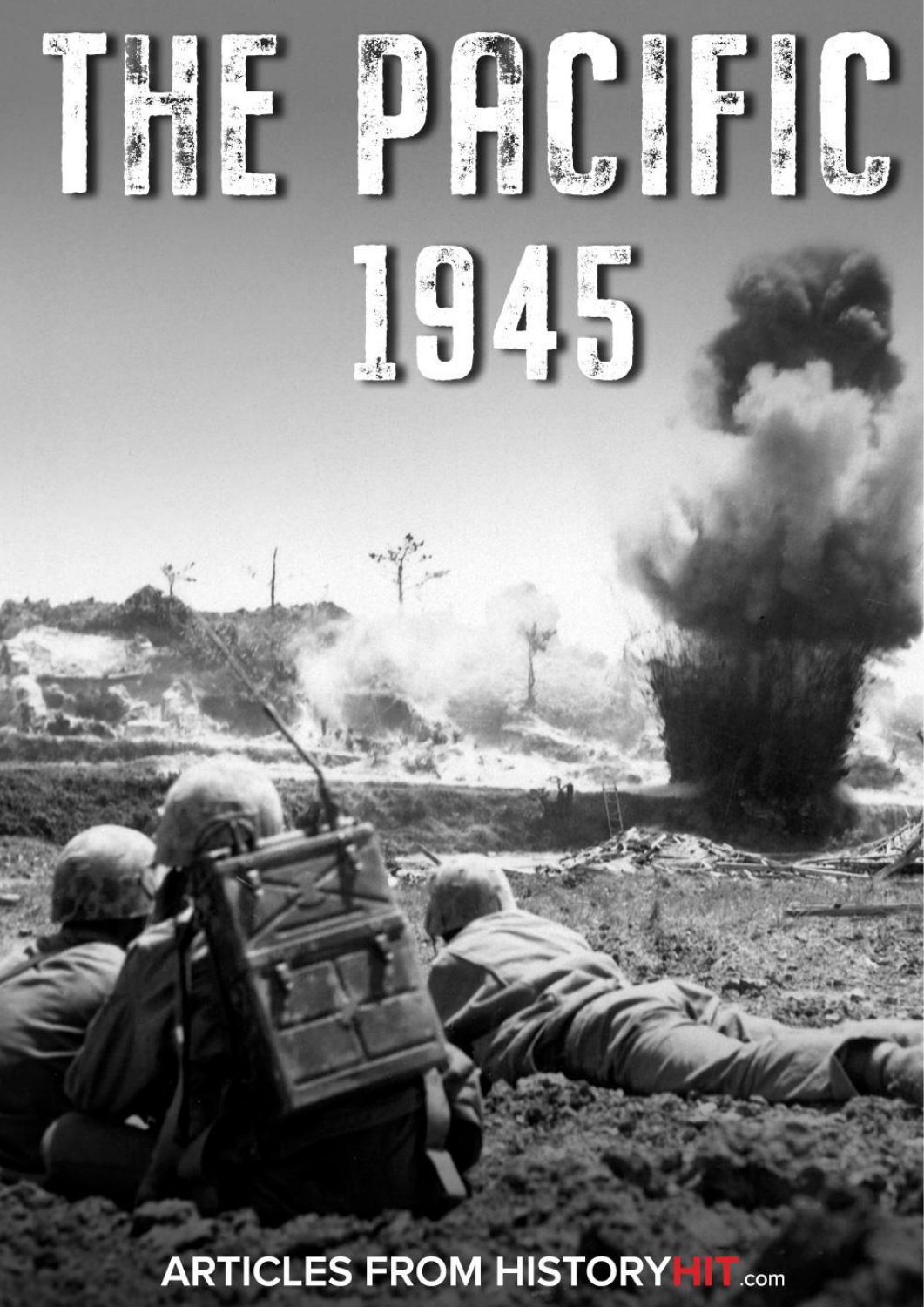By the beginning of 1945 the Pacific War had been raging for three years. On the borders of Burma, the recent Allied victories at Imphal and Kohima had proven a turning point in the Burma Campaign. Meanwhile in Southeast Asia, Allied naval victories around the Philippines had crippled both the Japanese navy and the air force.

The Allies had now turned their attention north, to securing a series of islands that were situated between the Philippines and the Japanese mainland. These included the islands of Iwo Jima and Okinawa.

Just as they had done defending islands in previous years (like Peleliu), the Japanese transformed Iwo Jima and Okinawa into bastions of defence. The Second World War in Europe may have been coming to a close, but the Pacific War in early 1945 was to be marked by some of the bloodiest military conflicts of the 20th century.

Any invasion of the Japanese mainland ultimately never came to fruition, partly due to the dropping of the two atomic bombs on Hiroshima and Nagasaki 75 years ago this month (the Soviet declaration of war on Japan on 9 August was also significant). The Japanese government and Allied forces would sign the Japanese Instrument of Surrender on 2 September 1945.

From Iwo Jima to the Bombing of Hiroshima this eBook explores the Pacific War theatre of World War Two in 1945. Detailed articles explain key topics, edited from various History Hit resources.

Included in this eBook are articles written for History Hit by some of the world's leading World War Two naval and aviation historians, including Thomas Cleaver and Tim Hillier-Graves. Features written by History Hit staff past and present are also included.

You can access all these articles on historyhit.com. *The Pacific: 1945* was compiled by Tristan Hughes.

2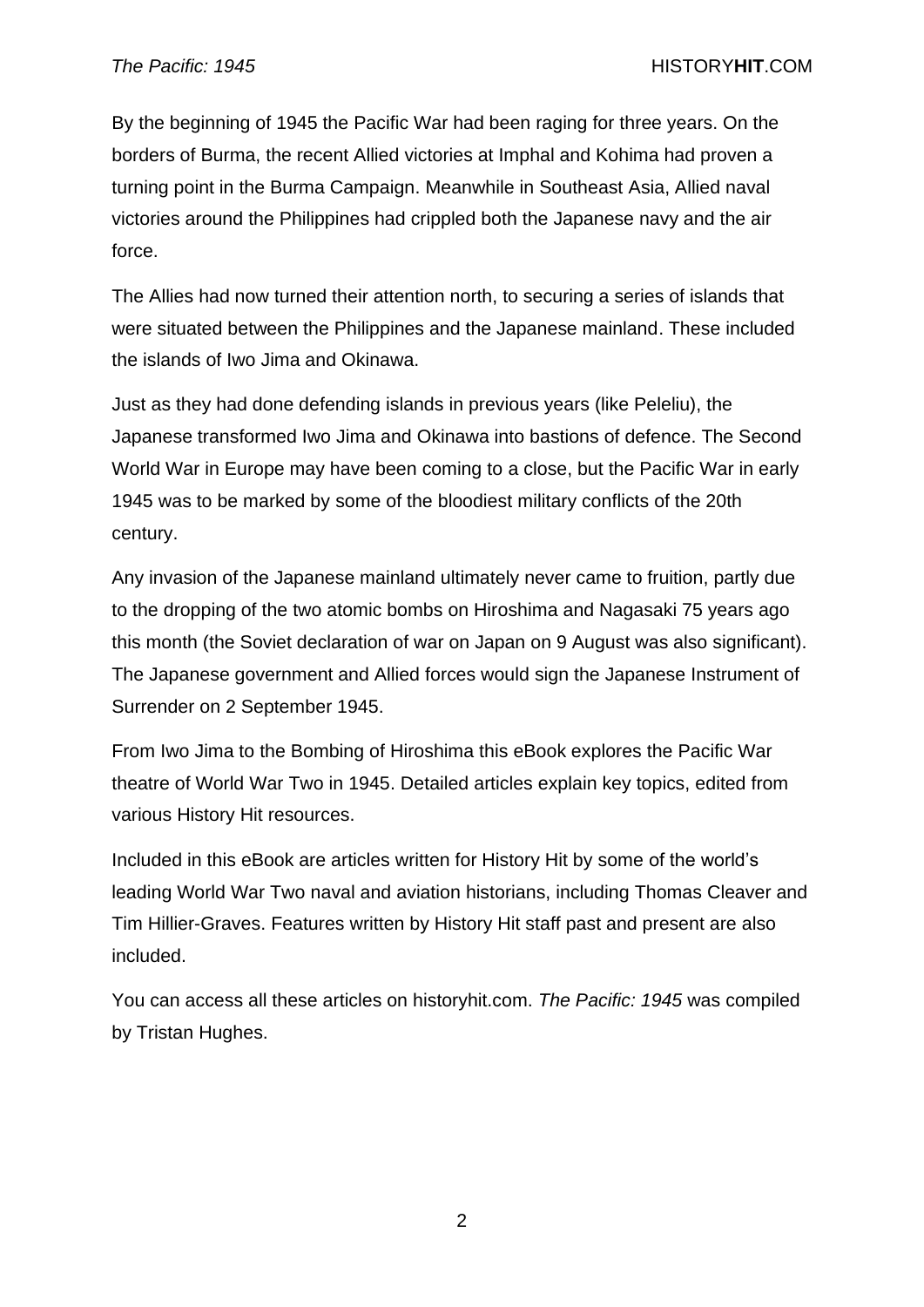### **Table of Contents**

| What Was Operation Ten-Go? The Last Japanese Naval Action of WW2  6    |  |
|------------------------------------------------------------------------|--|
|                                                                        |  |
|                                                                        |  |
| How Royal Navy Aviators Helped Secure Allied Victory in the Pacific 18 |  |
|                                                                        |  |
|                                                                        |  |



*'Raising the Flag on Iwo Jima', by Joe Rosenthal.*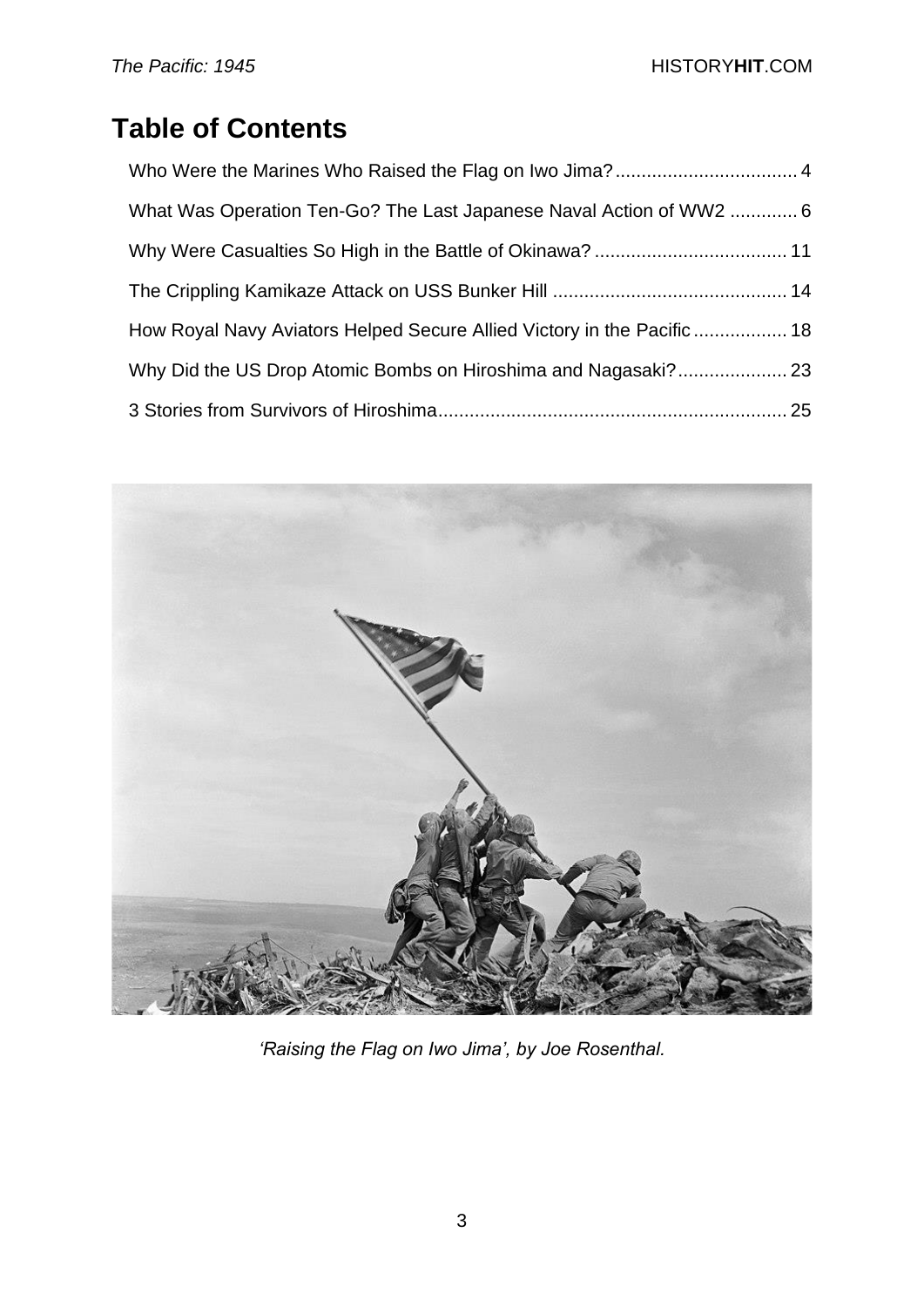# <span id="page-3-0"></span>**Who Were the Marines Who Raised the Flag on Iwo Jima?**

*By Gabrielle Kramer*

One of the most iconic photographs taken of the Pacific theatre during World War Two is the image that captured the raising of the flag at Iwo Jima. Taken by American photographer Joe Rosenthal on 23 February 1945, it won him a Pulitzer Prize.

The image depicts the moment that six marines hoisted a large American flag on Iwo Jima's highest point. It was actually the second American flag to be raised on Mount Suribachi that day. But, unlike the first, could be seen by all of the men fighting on the island.

#### **The Battle of Iwo Jima**

The Battle of Iwo Jima began on 19 February 1945 and lasted until 26 March of that year.

One of the hardest-fought victories of the battle was the capture of Mount Suribachi, a southern volcano on the island. Many say it was the raising of the American flag on the volcano that inspired US troops to persevere and eventually overcome the Japanese Imperial Army on Iwo Jima.

While the battle resulted in victory for the United States, the losses involved were heavy. US forces counted about 20,000 casualties and the battle was one of the bloodiest in the Pacific theatre of World War Two.

#### **The men who raised the second flag**

Earlier in the day, a small American flag had been raised. Due to its size, however, most US troops could not see the small flag waving from Mount Suribachi. Therefore, six Marines hoisted up a second, much larger American flag.

These men were Michael Strank, Harlon Block, Franklin Sousley, Ira Hayes, Rene Gagnon, and Harold Schultz. Strank, Block and Sousley went on to die on Iwo Jima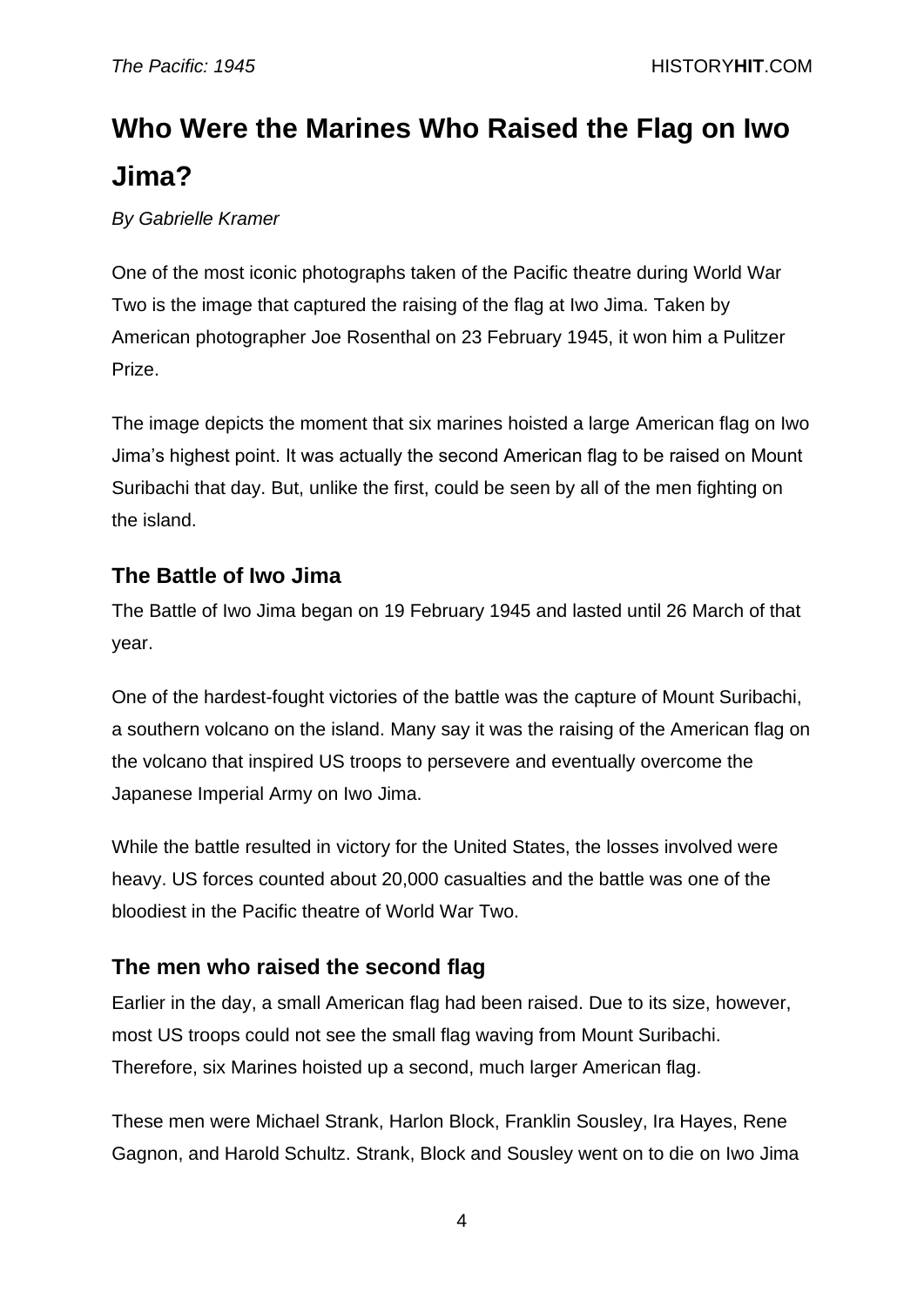less than a month after the raising of the flag. Until 2016, Harold Schultz had been misidentified and was never publicly recognised for his part in the flag raising during his lifetime. He died in 1995.

Previously, it was believed that the sixth man was John Bradley, a Navy hospital corpsman. Bradley's son, James Bradley, wrote a book about his father's involvement called *Flags of Our Fathers*. It is now known that Bradley senior took place in the first flag raising on 23 February 1945.

#### **An image of triumph**

Rosenthal's historic image became one of the most well-known of the war. It was used by the Seventh War Loan Drive and printed on more than 3.5 millions posters.

Ira Hayes, Rene Gagnon and John Bradley toured the nation after returning home from Iwo Jima. They rallied support and advertised war bonds. Because of the posters and national tour, the Seventh War Loan Drive raised more than \$26.3 million for the war effort.

The raising of the flag at Iwo Jima inspired a nation to continue the fight and Rosenthal's photograph still resonates with the American public today.



*The U.S Marine Corps War Memorial in Arlington, Virginia.*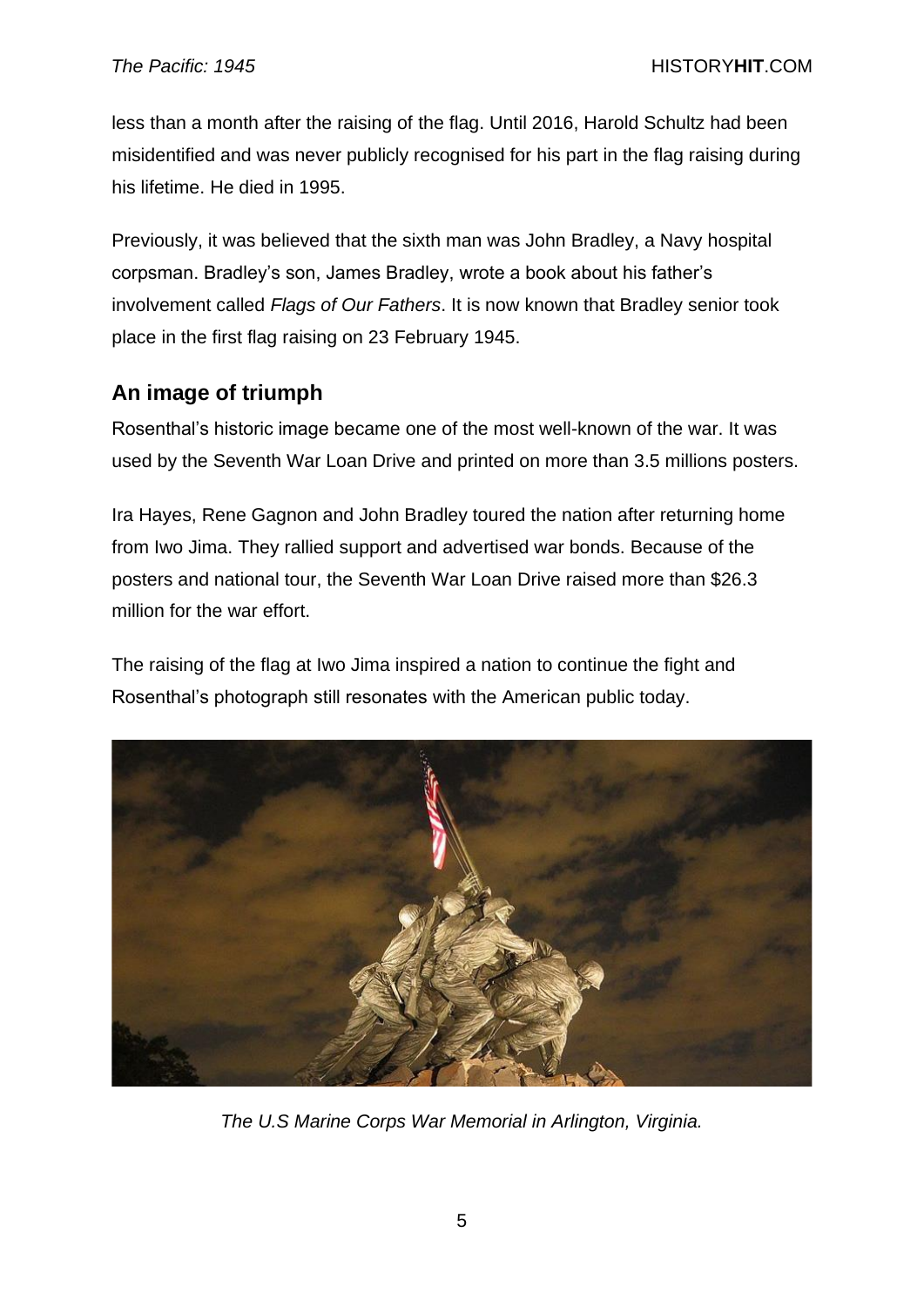### <span id="page-5-0"></span>**What Was Operatin Ten-Go? The Last Japanese Naval Action of World War Two**

#### *By Thomas Cleaver*

When the Emperor Hirohito, the supreme leader in Japan, was informed of the Army's plans for the defence of Okinawa in March 1945, he asked "Where is the Navy?" Admiral Toyoda, Commander of the Combined Fleet, ordered the development of Operation Ten-Go as the navy's contribution to Okinawa's defence.

The plan became the last Japanese naval operation of the Pacific War, known as the Battle of the East China Sea.

#### **Operation Ten-Go**

*Ten-ichi-go* called for the remaining large warships, including the battleship *Yamato*, to fight their way to Okinawa, then beach themselves to fight as shore batteries until they were destroyed.

The ships left Kure for Tokuyama on 29 March. While obeying orders to prepare the mission, fleet commander Vice-Admiral Seiichi Ito, refused to order his ships to carry it out, having told Admiral Toyoda the plan was futile.

On 5 April, Vice Admiral Kusaka flew to Tokuyama to convince Ito and the others to accept the plan. When Kusaka finally explained things, Ito's captains unanimously rejected it as a waste of lives and resources. Kusaka told them the emperor expected the navy to make their best effort; the commanders accepted the plan.

Crews were told the mission and given the chance to stay behind. None did.

#### **The Yamato sets sail for Okinawa**

At 16:00 on 6 April, the battleship *Yamato*, light cruiser *Yahagi* and eight destroyers departed Tokuyama.

US submarines *Threadfin* and *Hackleback* sighted them steaming through Bungo Suido Strait between Shikoku and Honshu and shadowed them.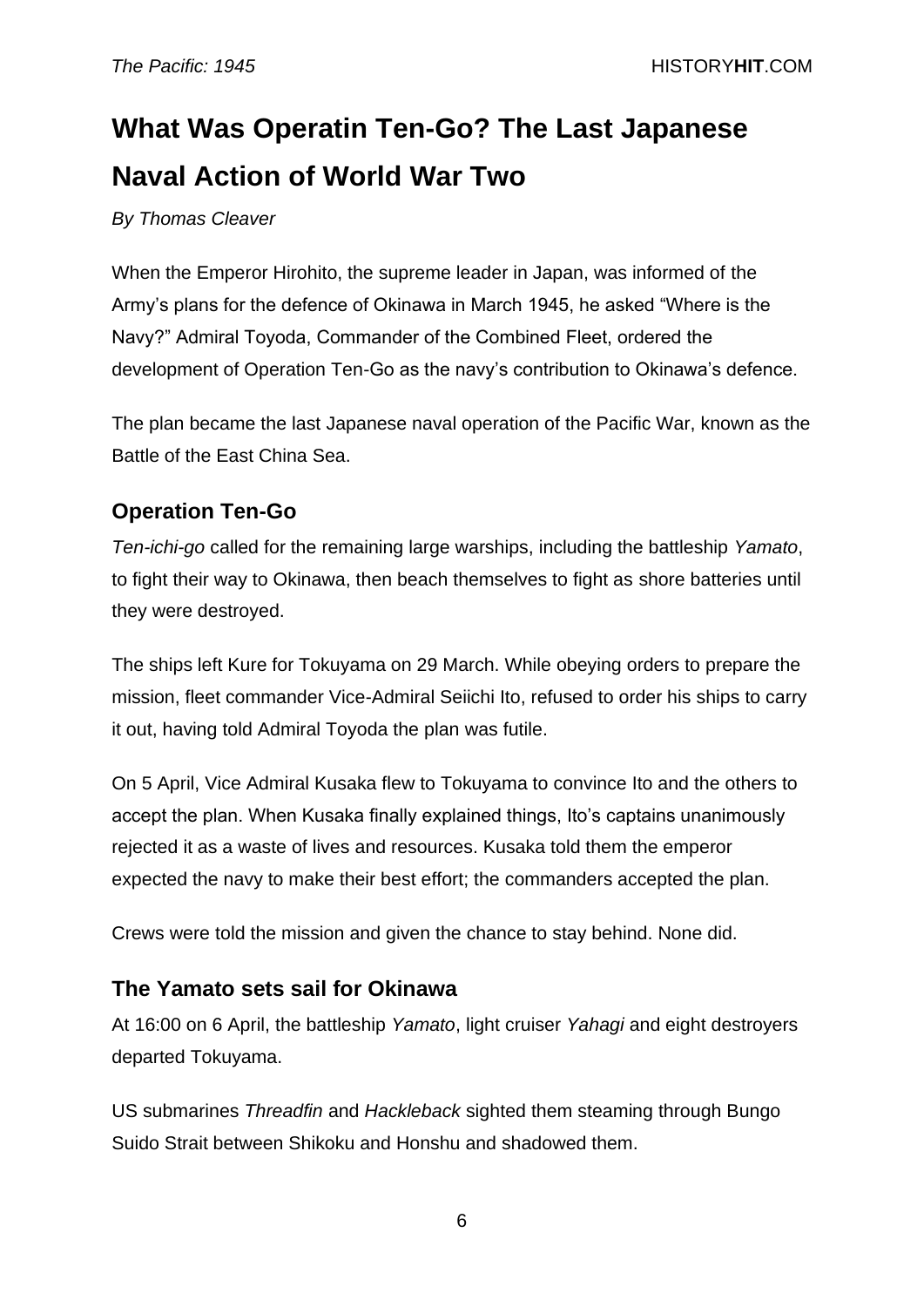That night, the flight crews of Task Force 58 – the main attack force of the US navy fleet in the Pacific War – were informed *Yamato* was coming. Crews aboard the carriers sweated in the hangar decks to load the Avengers with aerial torpedoes for the first time since training.

At dawn on 7 April, the Japanese passed Osumi Peninsula and headed into the open ocean, turning first southwest as if headed for Sasebo to throw off the submarines they knew were shadowing them.

An hour later, the ships turned south, headed toward Okinawa at 20 knots. Captain Tameichi Hara told the crew of *Yahagi*,

*"Our mission appears suicidal and it is, but suicide is not the objective. The objective is victory.*

*Once this ship is crippled or sunk, do not hesitate to save yourselves for the next fight. We can commit suicide at any time. But we are going on this mission not to commit suicide but to win, and turn the tide of war."*

#### **Task Force 58 prepares to engage**

At 06:00, American search planes found the fleet. At 10:00, Admiral Ito ordered a turn to the west as if they were withdrawing. By 11:30 it was clear they could not evade the shadowing aircraft and they turned toward Okinawa.

Fifth Fleet commander Admiral Spruance received the first definite sighting reports shortly after 09:00. He ordered the fleet's eight battleships to prepare for a surface engagement with *Yamato*.

Task Force 58 commander Admiral Mitscher ordered Task Group 58.1: *Hornet, Bennington, Belleau Wood*, and *San Jacinto*, and Task Group 58.3: *Essex, Bunker Hill, Hancock* and *Bataan*, to launch strike aircraft at 10:00.

400 Hellcat and Corsair fighters, Helldiver dive bombers, and Avenger torpedo bombers took off.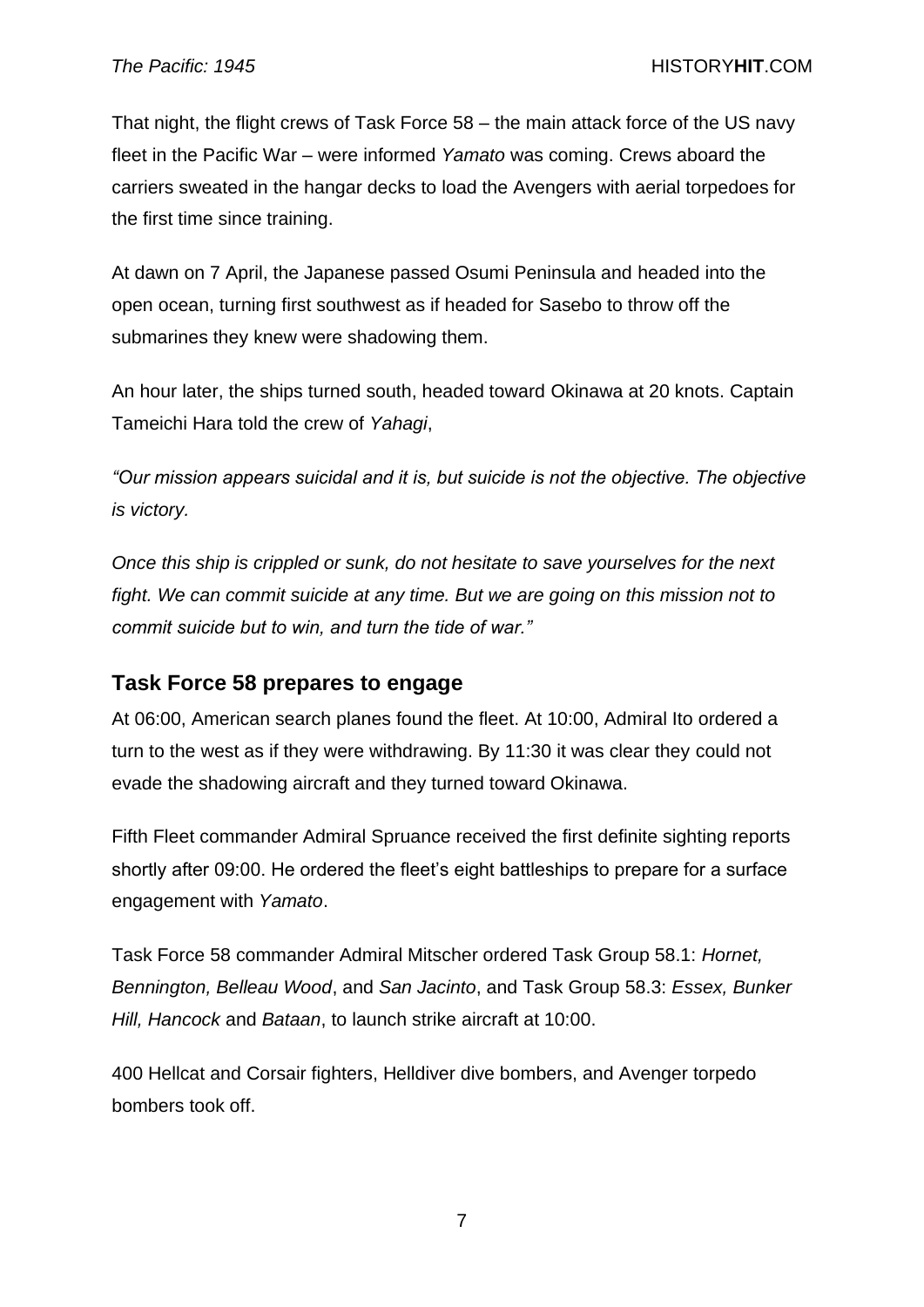Once his planes were off, Mitscher told chief of staff Arleigh Burke to inform Spruance he intended to attack *Yamato*. "Will you take them or shall I?" Spruance replied: "You take them."

#### **Helldivers and Avengers attack**

At 12:00, the first planes spotted *Yamato* and found there was no air cover. The Helldivers and Avengers circled and set up attacks. The Japanese spotted the Americans at 12:20.

They opened formation and increased speed as they passed through a heavy rain squall that gave momentary protection.

At 12:34, *Yamato* opened fire with her AA batteries. The fleet took evasive action while the attacking Avengers concentrated on *Yamato* and dropped their torpedoes on the port side, to increase the likelihood of *Yamato* capsizing.

10 minutes later, *Yahagi* took a torpedo hit directly in her engine room that stopped her. She was hit by six more torpedoes and 12 bombs. The destroyer *Isokaze* attempted to aid *Yahagi* but was immediately attacked and sank 30 minutes later.

During the first attacks, most of the bombs and torpedoes missed *Yamato*, but she was hit by two armour-piercing bombs and one torpedo. She maintained her speed but one bomb started a fire aft of the bridge.

VT-84's Avengers arrived at 12:40. Spotting the battleship five miles away, they began circling.

#### **Yamato hit by a barrage of torpedos**

VT-84's first torpedo hit Yamato at 1245, followed by two more and two bombs dropped from Helldivers that caused extensive damage and knocked out power to the anti-aircraft gun directors, forcing the gun crews to individually aim and fire their weapons.

By 13:35, her speed was reduced to 18 knots.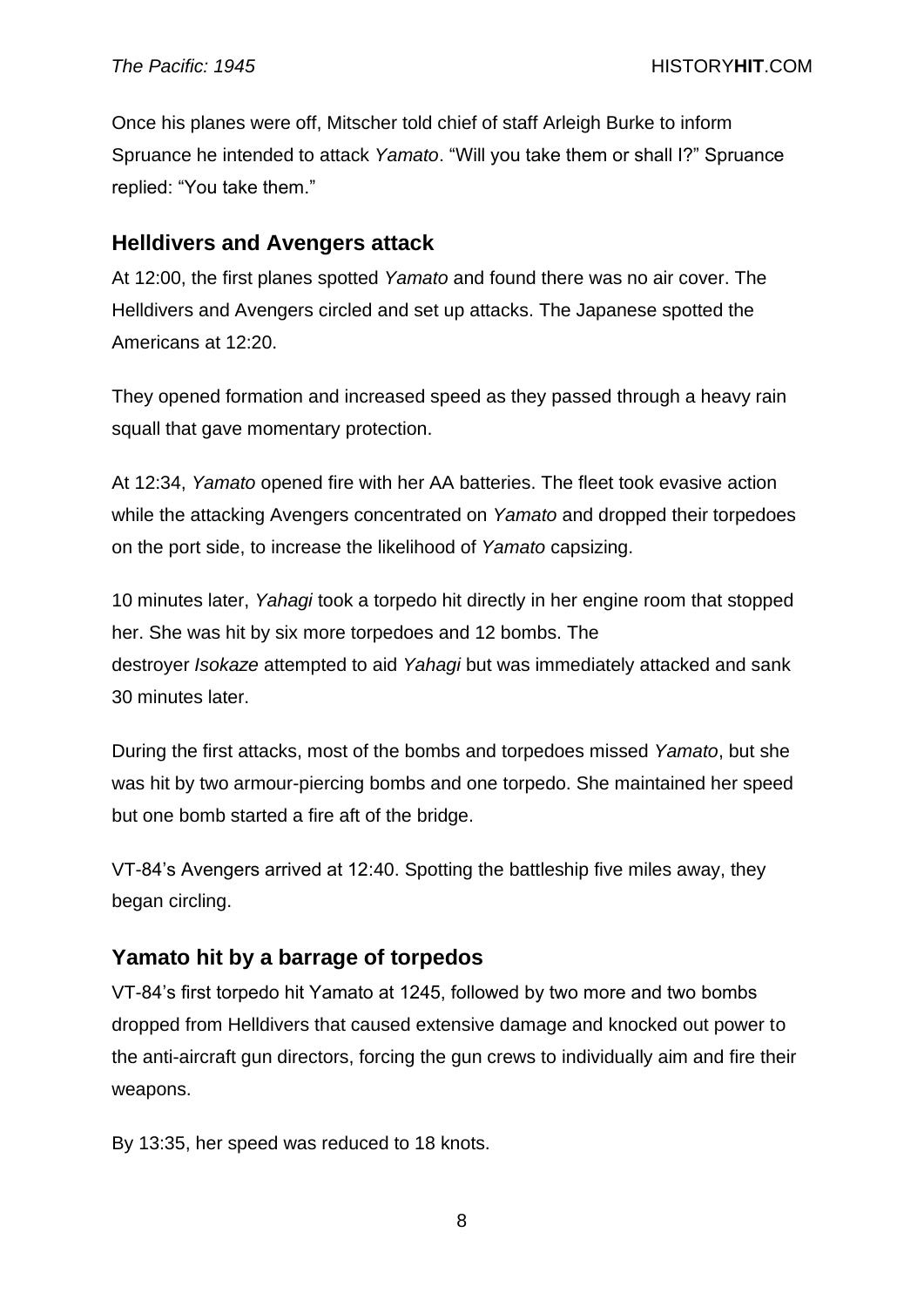Between 13:37 and 13:44, five more torpedoes struck, putting *Yamato* in imminent danger of capsizing. At 13:33, the damage control team deliberately flooded both starboard (right) engine and boiler rooms in a desperate attempt to prevent capsizing by balancing the ship, drowning several hundred of their own crew.

*Yamato* slowed to 10 knots. At that moment, 110 aircraft of the last wave arrived and 20 Avengers from *Bennington* made a run. *Yamato* started a turn to port (left) but three torpedoes hit the port side amidships, jamming her auxiliary rudder hard to port.

By 13:45, Captain Hara counted 13 bombs and seven torpedoes had hit *Yahagi,* which listed 30 degrees to port with waves washing over her main deck. Two of the eight escorting destroyers were already sunk while three others were afire, dead in the water.

At 14:05, Rear Admiral Komura turned to Hara and announced, "Let's go." They removed their shoes and jumped overboard. As they did, *Yahagi* went down, creating a whirlpool that took Hara down with her for several minutes before he managed to return to the surface.

#### **Yamato capsizes**

*Yamato* was swarmed by enemy aircraft. She had taken 11 torpedoes and moved slowly. At 14:02, Admiral Ito was informed she could no longer steer and was sinking. He ordered the crew to abandon ship. At 14:05, *Yamato* started to capsize.

Ito shook hands with Captain Aruga and the other senior officers on the bridge who refused to leave, and went into his cabin. Aruga ordered Ensign Mitsuru Yoshida to leave when the young officer attempted to join them.

At 14:20, *Yamato* capsized. At 14:23 the fire reached the magazine and she suddenly blew up with an explosion so large it was heard and seen 120 miles away in Kagoshima, with a mushroom-cloud that rose to 20,000 feet.

Ensign Yoshida, who had been pulled under, was blasted to the surface by the explosion and later reported the explosion knocked down several planes watching the sinking.

 $\overline{ }$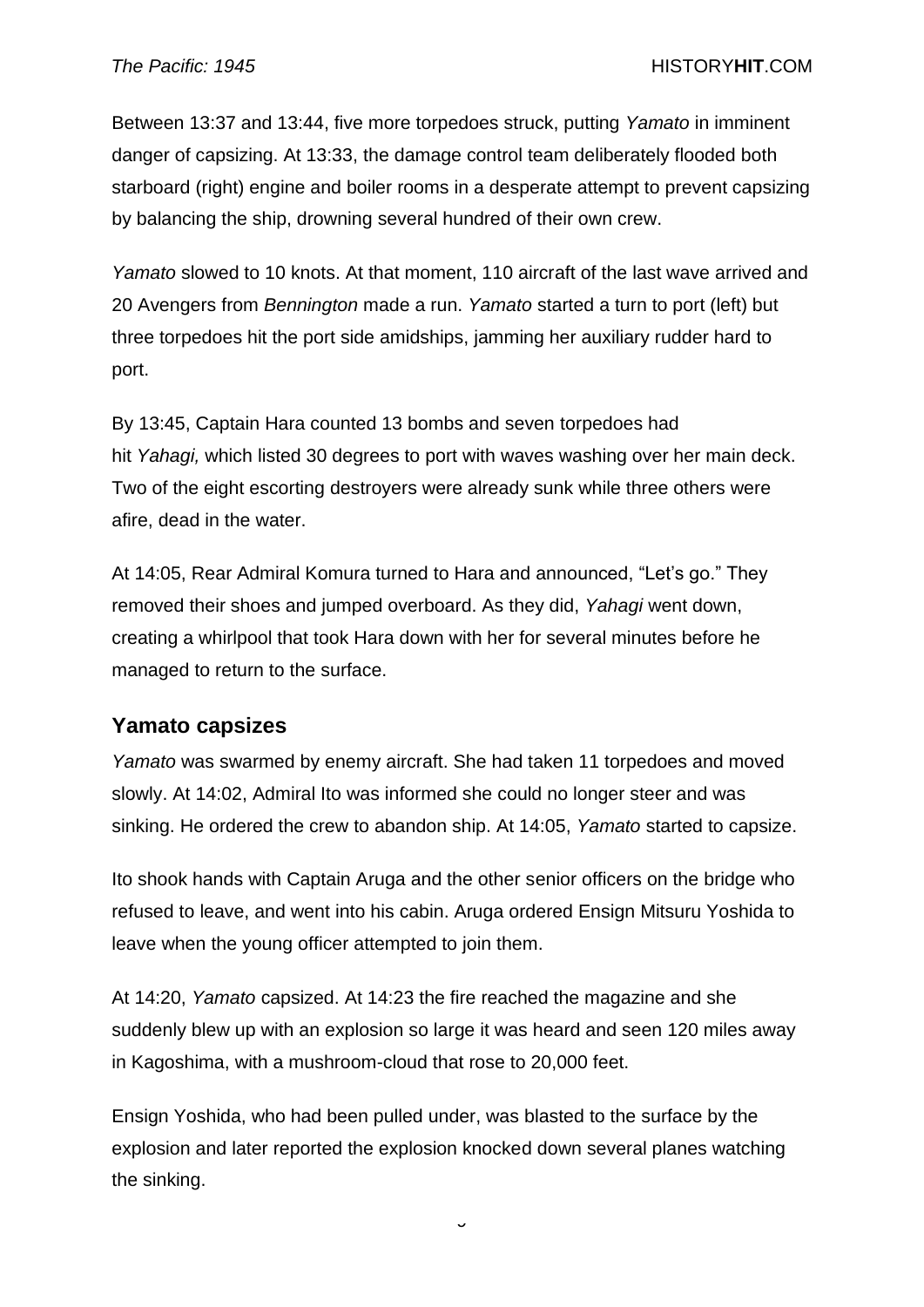*Asashimo* was bombed and sunk attempting to return to port, while *Kasumi* was scuttled. Despite her bow being blown off, *Suzutzuki* made it to Sasebo by steaming in reverse.

*Fuyutsuki, Yukikaze*, and *Hatsushimo* rescued 269 *Yamato* survivors from a total crew of 2,750, as well as 555 *Yahagi* survivors of a crew of 1,000 and 800 from *Isokaze, Hamakaze*, and *Kasumi*, all of whom were taken to Sasebo.

American losses were ten aircraft shot down and 12 aircrew.



*Yamato moments after the explosion.*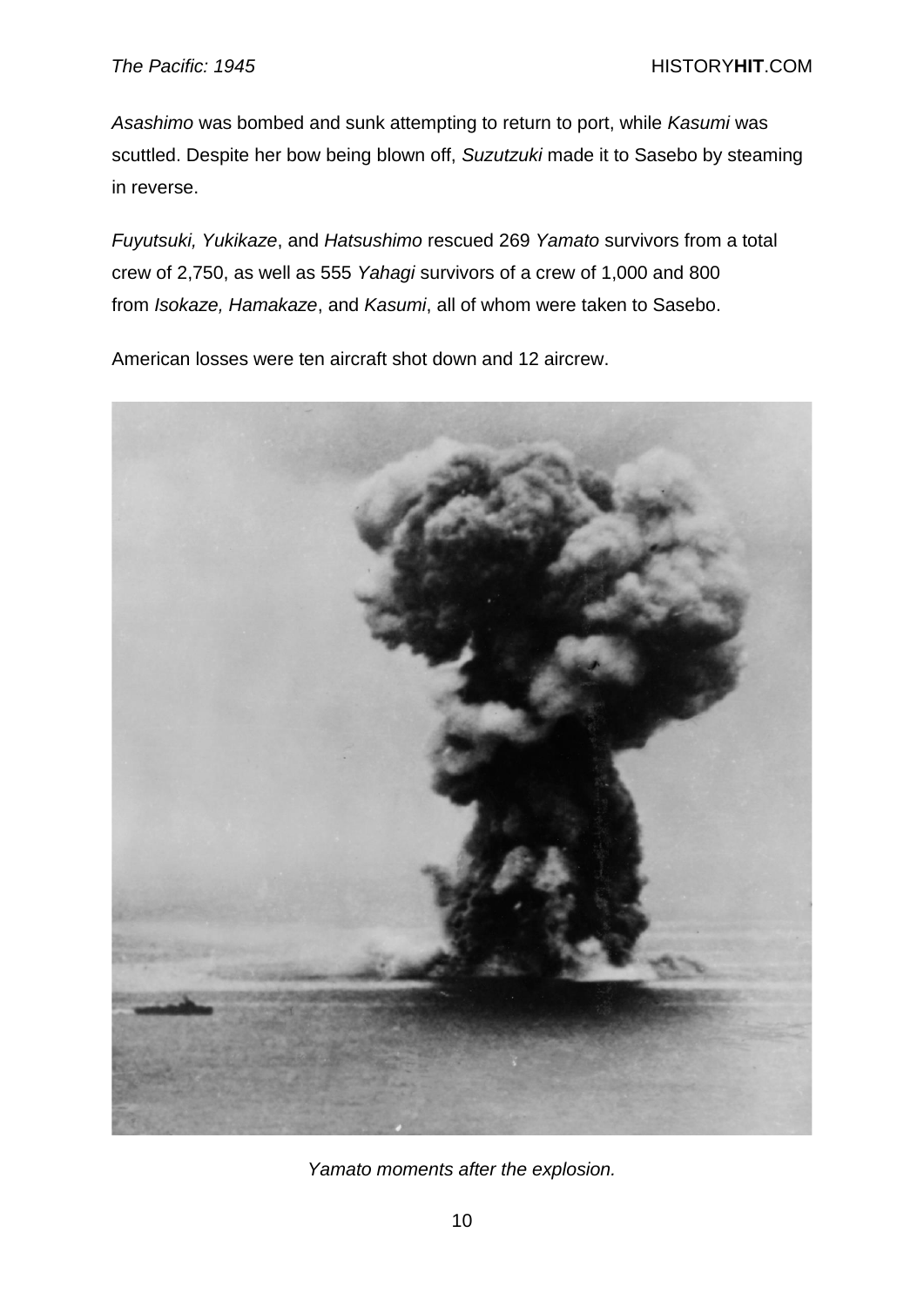# <span id="page-10-0"></span>**Why Were Casualties So High in the Battle of Okinawa?**

*By Cassie Pope*

The Battle of Okinawa began on 1 April, 1945 with the largest amphibious assault of the Pacific War. The United States, having "hopped" their way across the Pacific Ocean, planned to use the island as a base for an assault on the Japanese mainland.

The Okinawa campaign lasted 82 days, ending on 22 June, and witnessed some of the highest casualty rates of the war, across both combatants and civilians.

### **A key position**

Okinawa is the largest of the Ryukyu Islands, located just 350 miles south of the Japanese mainland. The United States, believing an invasion of Japan would be necessary to end the Pacific War, needed to secure the island's airfields to provide air support.

So critical was the capture of the island, that the United States mustered the largest amphibious assault force of the Pacific campaign, with 60,000 soldiers landing on the first day.

#### **Japanese fortifications**

The Japanese defence of Okinawa was under the command of Lieutenant General Mitsuru Ushijima. Ushijima based his forces in the hilly southern region of the island, in a heavily fortified system of caves, tunnels, bunkers and trenches.

He planned to allow the Americans to come ashore almost unopposed, and then to wear them down against his entrenched forces. Knowing an invasion of Japan was America's next move, Ushijima wanted to delay the attack on his homeland for as long as possible to give them time to prepare.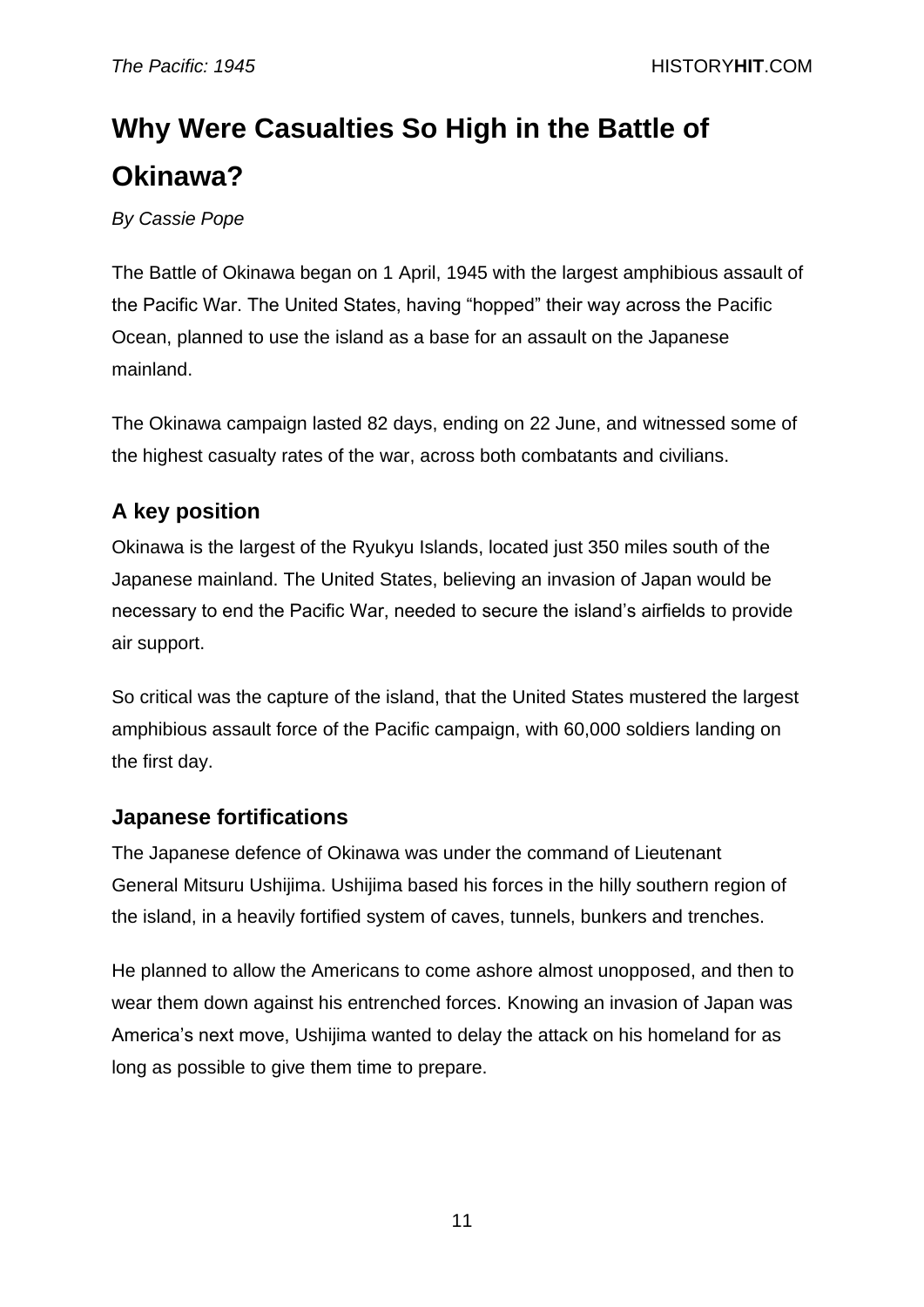*The Pacific: 1945* **HISTORYHIT**.COM

#### **Kamikaze**

By 1945, Japanese airpower was incapable of mounting any serious challenge oneon-one against their American counterparts. The US fleet witnessed the first organised kamikaze attacks at the Battle of Leyte Gulf. At Okinawa, they came en masse.

Almost 1500 pilots hurled their aircraft at the warships of the US 5th and British Pacific Fleets, sinking or damaging about 30 vessels. The USS Bunker Hill was hit by two kamikaze planes whilst refuelling aircraft on deck, resulting in 390 deaths.

#### **No surrender**

The Americans had already witnessed the willingness of Japanese soldiers to fight to the death in battles such as Iwo Jima and Saipan.

In Saipan, thousands of soldiers carried out a suicidal charge in the face of American machine guns on the orders of their commander. Such charges were not the policy of Ushijima on Okinawa.

The Japanese would hold each line of defence until the last possible moment, expending great manpower in the process, but when it became untenable they would retreat to the next line and begin the process again. Nevertheless, when facing capture, Japanese soldiers often still favoured suicide. As the battle entered its final stages, Ushijima himself committed seppuku – ritual suicide.

#### **Civilian casualties**

As many as 100,000 civilians, or one quarter of the pre-war population of Okinawa, died during the campaign. Some were caught in the cross-fire, killed by American artillery or air attacks, which utilised napalm. Others died of starvation as the Japanese occupying forces stockpiled the island's food supplies.

Locals were also pressed into service by the Japanese; used as human shields or suicide attackers. Even students, some as young as 14, were mobilised. Of 1500 students drafted into the Iron and Blood Imperial Corps (Tekketsu Kinnotai) 800 were killed during the fighting. But most notable of all were the suicides.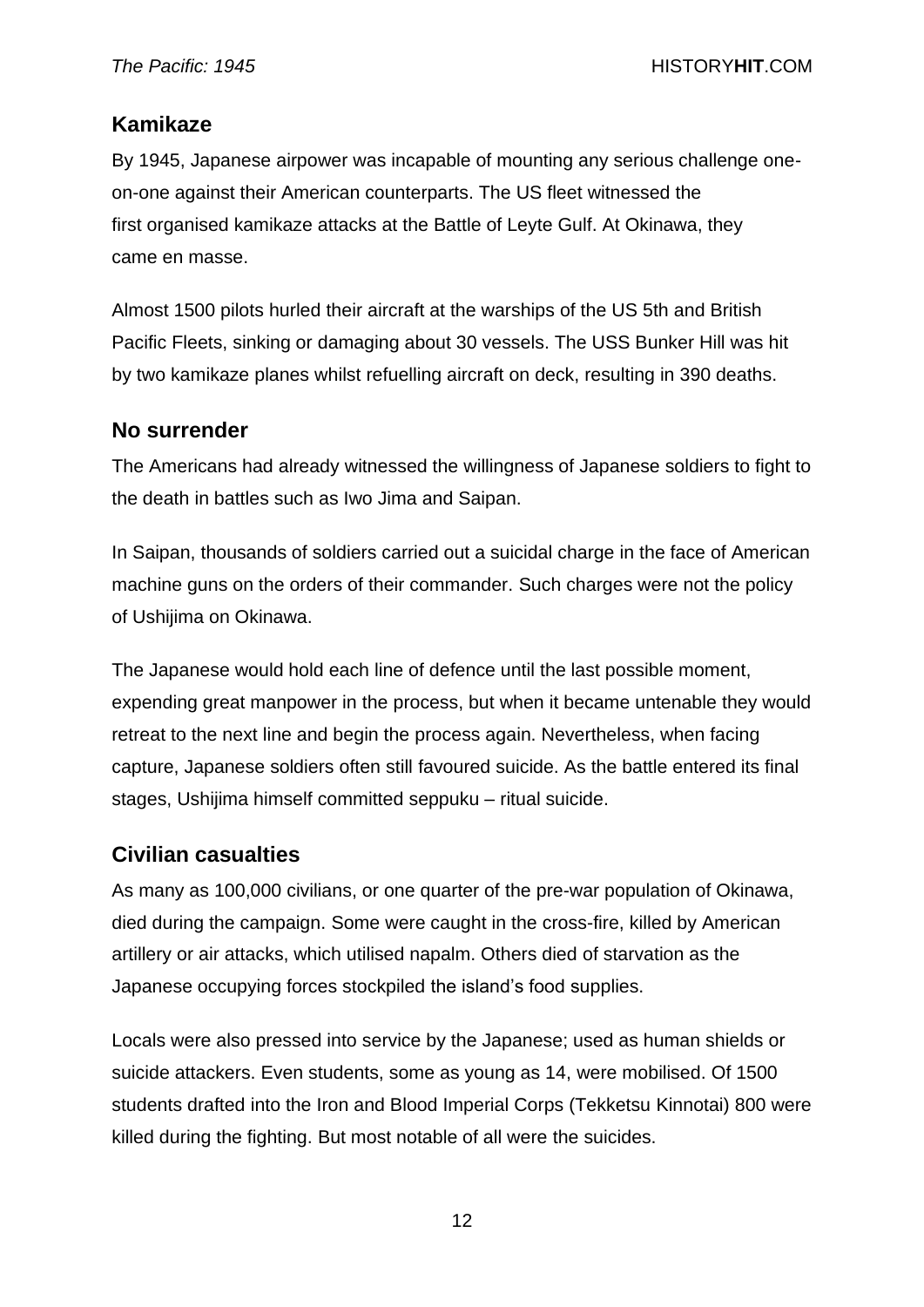Japanese propaganda painted American soldiers as inhuman and warned that captive civilians would be subjected to rape and torture. The result, whether voluntary or enforced by the Japanese, was mass suicides among the civilian population.

By the time the Battle of Okinawa came to an end on 22 June, American forces had suffered more than 45,000 casualties, including 12,500 killed. Japanese deaths may have been higher than 100,000. Add to this the civilian death toll and the terrible cost of Okinawa becomes clear.

This high toll persuaded President Truman to look elsewhere for a means to win the war, rather than send an invasion force to Japan. Ultimately, this was a factor in the approval of the use of atomic bombs against Hiroshima and Nagasaki in August 1945.



*US Marine from the 2nd Battalion, 1st Marines on Wana Ridge provides covering fire. May 18, 1945.*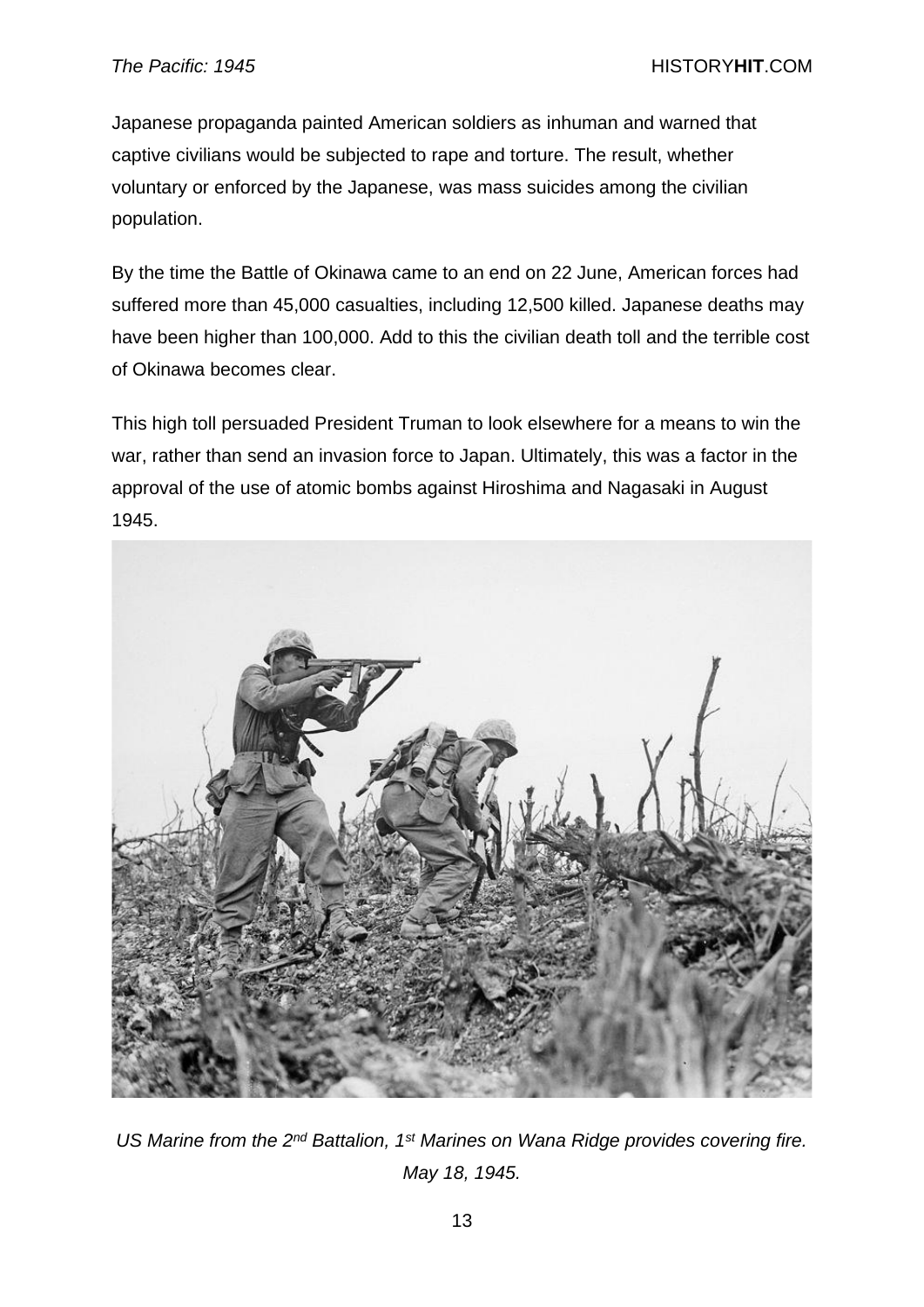### <span id="page-13-0"></span>**The Crippling Kamikaze Attack on USS Bunker Hill**

*By Thomas Cleaver*

Southern Japan was covered with low clouds on 11 May 1945, with a likelihood of rain. Nevertheless, the Imperial Japanese *Kikusui (Special Attack) No. 6* Squadron was ordered to hit the American aircraft carriers spotted the previous day southeast of Kyushu.

At 06:00, the first *Zeke* – a Japanese fighter aircraft – of the 306th Showa Special Attack Squadron lifted off the runway, followed by five more, with the last departing at 06:53. Each carried a 250-kilogram bomb.

#### **The kamikaze pilots**

The small formation stayed low as they headed east. Squadron leader Lt. Seizo Yasunori was determined to find the American carriers.

Ensign Kiyoshi Ogawa, a Waseda University graduate who had been drafted the previous summer, put all his attention into following his leader. He had only graduated from flying school the previous February; flying a *Zeke* with fewer than 150 total flying hours was difficult.

Lieutenant Yasunori spotted the dark silhouettes of American fighters and led his flight into the clouds, where they managed to evade the defenders. Ensign Ogawa was concerned about the clouds, since he had no skill at flying blind, but Yasunori was successful in evading interception.

At the same time, eight VF-84 Corsair pilots on patrol spotted and surprised 30 kamikazes, shooting down 11. The Corsairs turned to head back to *Bunker Hill*.

#### **The assault on Bunker Hill**

*Bunker Hill*, flagship for Admiral Marc Mitscher, began landing eight VMF-451 Corsairs, with the two VF-84 divisions inbound.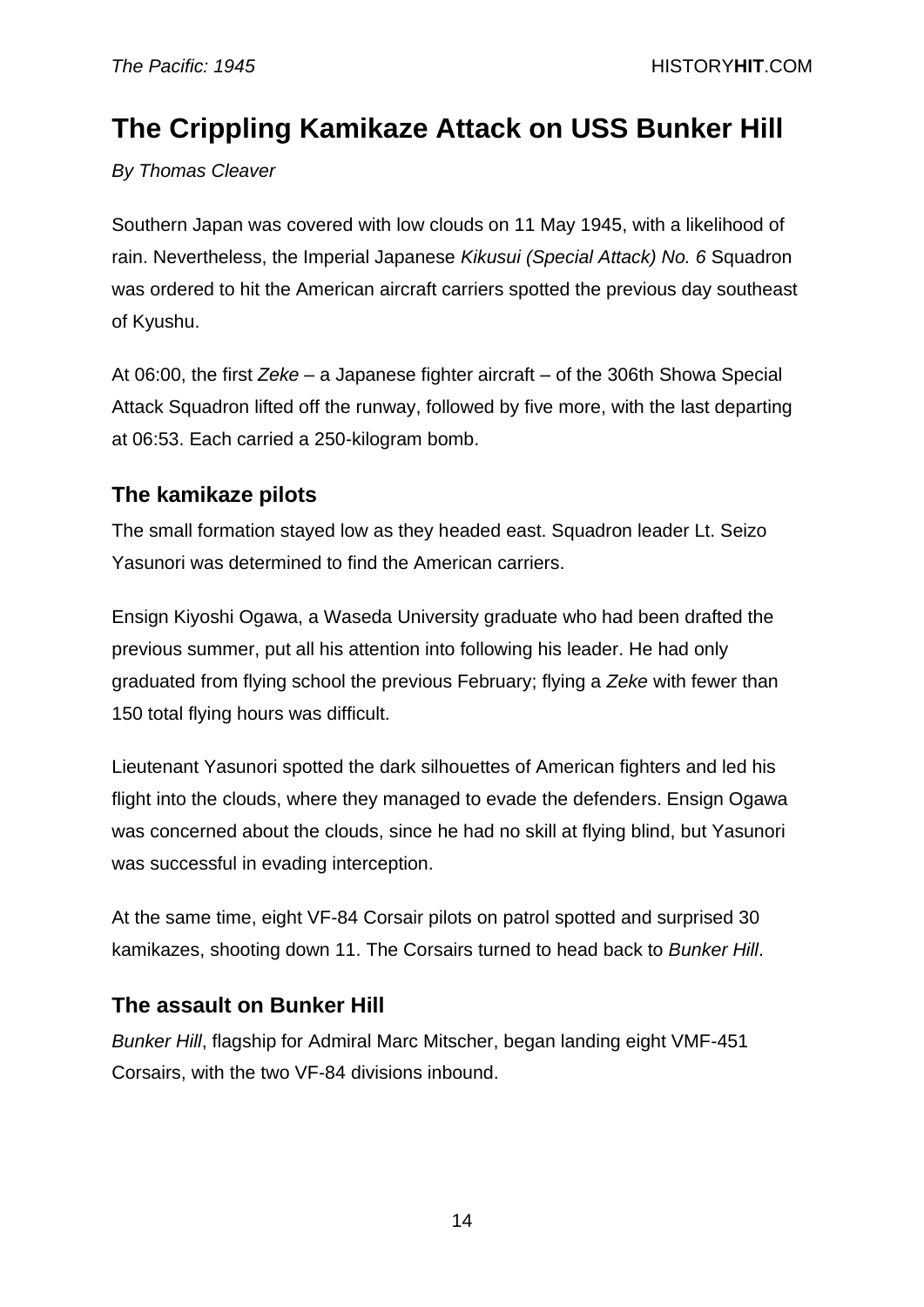Radar operators in *Bunker Hill's* CIC strained to get returns in the stormy skies, but their work was made difficult by a sudden downpour, which reduced their ability to spot inbound attackers.

Lieutenant Yasunori's formation broke into clear skies to find before them the American carriers, white against the blue sea. Suddenly, dark puffs of anti-aircraft explosions surrounded them and one plane fell away on fire. Ensign Ogawa closed on his leader and followed him in his dive.

The men aboard *Bunker Hill* suddenly became aware they were under attack when Yasunori opened fire and strafed the deck. Corsair fighter ace Archie Donahue pulled to the side and exited his aircraft quickly.

They had a matter of seconds to mount a defence. Crewmen manning the 20mm guns edge opened fire. Yasunori was hit, but still came on as his *Zeke* caught fire. When he realised he might not crash the carrier, he pulled his bomb release.

#### **Bombs away**

The 550 lb bomb struck near Number Three elevator, penetrated the flight deck, then exited the port (left) side at gallery deck level before it exploded in the ocean.

Yasunori hit the deck a moment later, destroying several aircraft and causing a large fire as his burning *Zeke* careened through several aircraft before it went over the side.

Thirty seconds later, Ensign Owada, also on fire, dropped his bomb; it struck forward of the island, penetrating into the spaces below. Owada's *Zeke* crashed into the island where it exploded and started a second fire.

Moments later, his bomb exploded in Air Group 84's ready rooms at the gallery level above the hangar deck, killing many.

The fire sent backdrafts of flame into the narrow passageways of the island and up the access ladders. As fire spread from the wrecked ready rooms to the hangar deck, firefighters sprayed water and foam on the planes to keep them from exploding.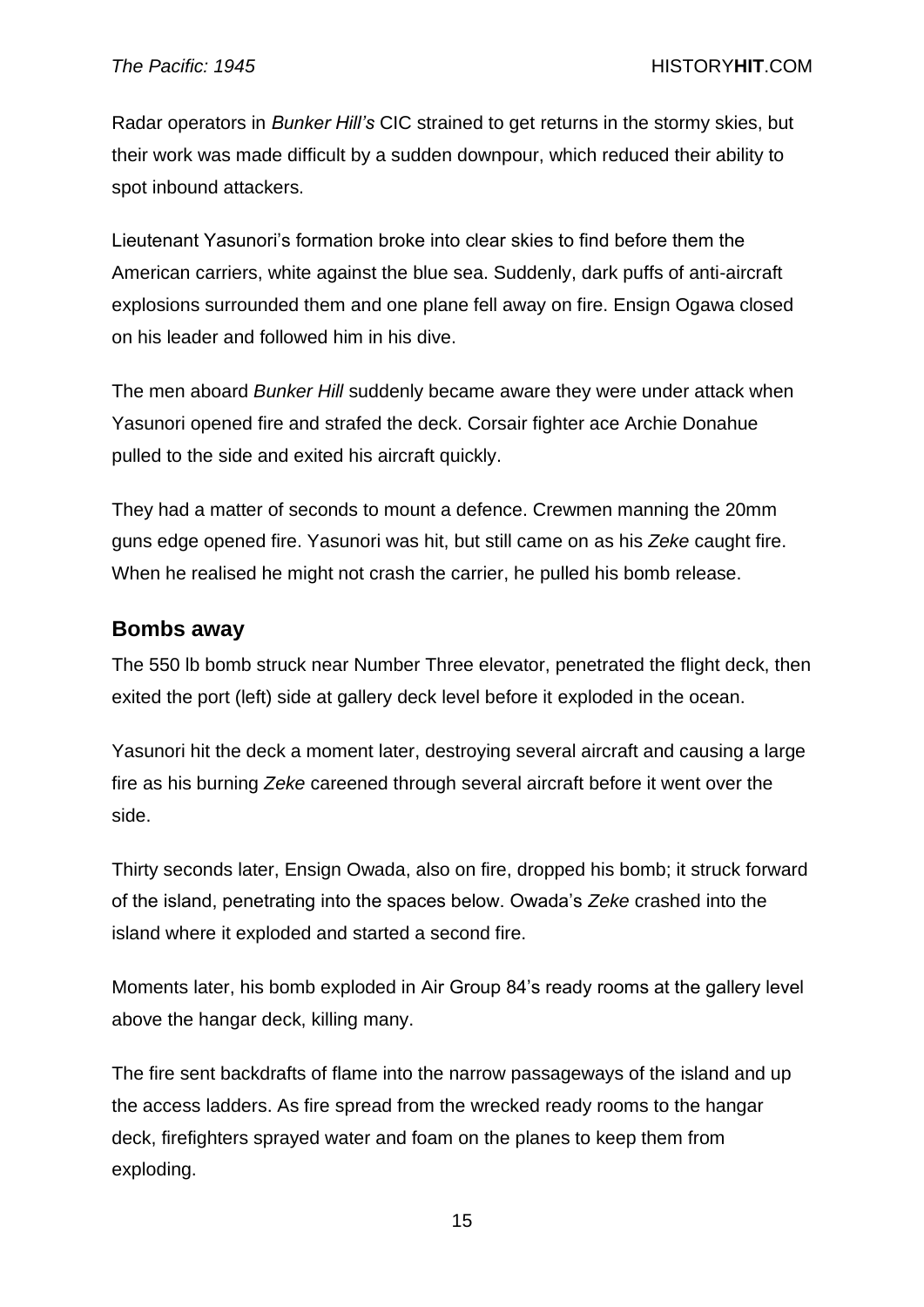#### **The inferno spreads**

Captain Gene A. Seitz ordered a hard turn to port in an attempt to clear some of the worst of the burning fuel and debris.

Below, the fires spread and *Bunker Hill* fell out of formation. Light cruiser USS *Wilkes-Barre* closed on the burning carrier as her crew broke out fire hoses and turned them on. She came close enough that men trapped on the catwalks jumped to her main deck as other men jumped into the sea to get away from the fires.

Destroyer USS *Cushing* came alongside and fished survivors from the sea as her damage control teams added their fire fighting to the carrier's defence.

Fires raged below decks as men struggled through the toxic air to find the wounded and lead them up to fresh air.

Pilots of VMF-221 who had been on CAP (Combat air patrol) landed aboard *Enterprise*. Chief Engineer Commander Joseph Carmichael and his men stayed together despite 99 of the 500 men in the engine rooms having been killed and wounded, and kept the boilers and engines operating, which saved the ship.

#### **The toll of the suffering**

The worst of the fire was contained by 15:30. The cost was staggering: 396 dead and 264 wounded.

For Air Group 84, the worst came next day, when they entered the ruined ready rooms to locate, tag and remove the bodies of their fellows. Many had died of smoke inhalation; their bodies jammed the ready room hatchways.

Sadly, Chief Engineer Carmichael discovered that while the fire was being fought, someone had taken a welding torch and cut through the safety deposit boxes in the ship's post office and stolen the money they contained. The thief was never caught.

Thirteen of Admiral Mitscher's staff died in the fire. He was forced with his surviving staff to transfer by breeches buoy to USS *English* for transport to *Enterprise*, where he broke his flag and resumed command.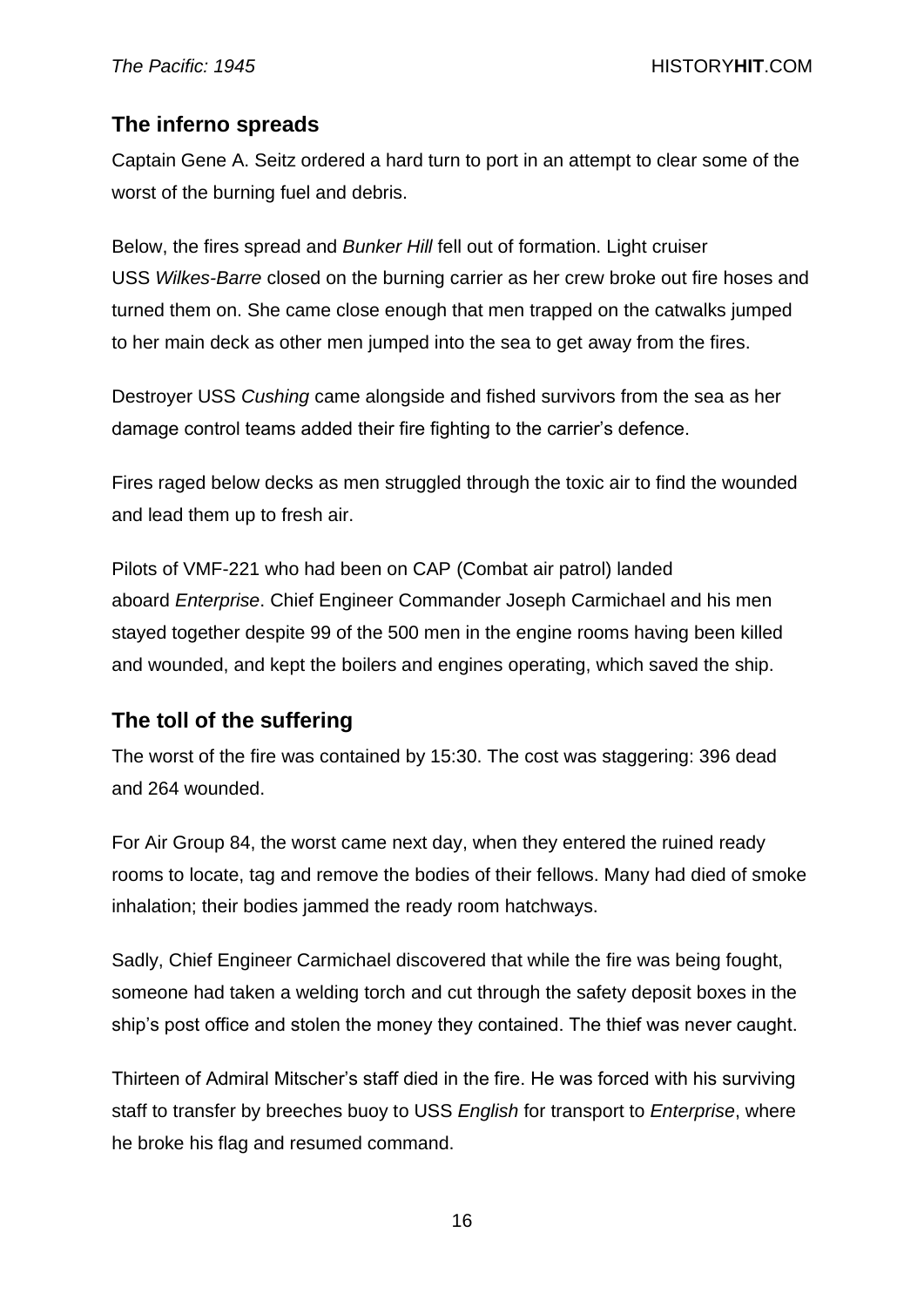#### **The remains of the pilots**

Ensign Owada was identified the morning after, when salvage diver Robert Shock volunteered to go into the bowels of the ship, where the Zeke had finally settled. He found the half submerged wreck and came face to face with the dead pilot.

He found papers that later turned out to be photographs and a letter and also removed Ogawa's blood-soaked name tag and a smashed watch, as well as the buckle from his parachute harness, which he hid and brought home after the war.

Following Shock's death in 2001, his son found the items, which were later returned that year to Owada's niece and grandniece in a ceremony in San Francisco.



*Ens. Kiyoshi Ogawa, pilot of the second kamikaze on USS Bunker Hill.*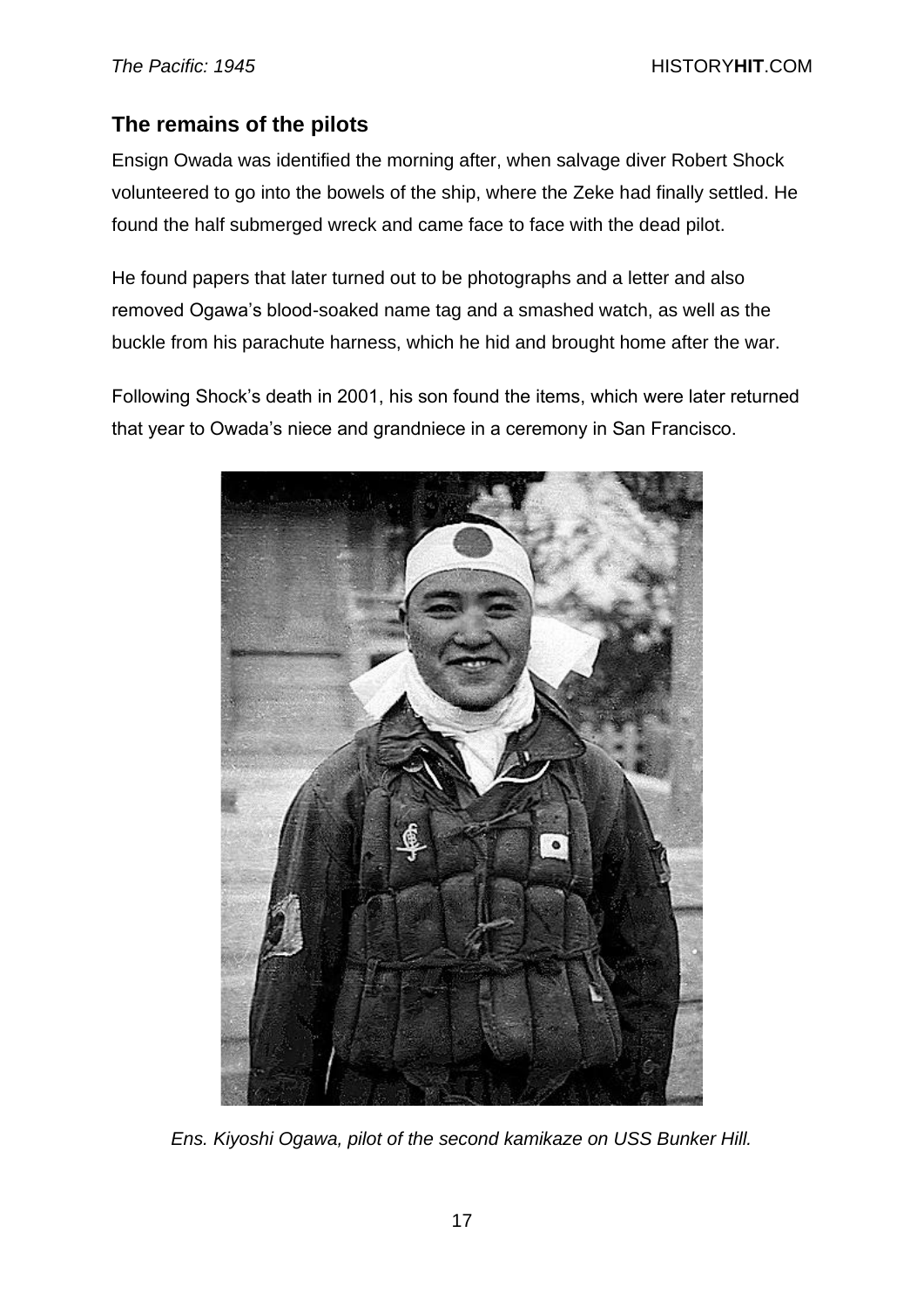# <span id="page-17-0"></span>**How Royal Navy Aviators Helped Secure Allied Victory in the Pacific**

#### *By Tim Hillier-Graves*

Flying from an aircraft carrier in the Second World War was the most dangerous of pursuits. Even without the threat of enemy action, the likelihood of being killed or maimed was great and when faced with a determined foe, the chances of survival diminished even more quickly.

It wasn't a life for the faint-hearted or the unskilled; naval aviators were the best of the best.

#### **The British Pacific Fleet**

By 1944, with the German seaborne threat diminishing rapidly, the Royal Navy could concentrate its carrier strength in the Far East. Here the Americans were island hopping their way towards Japan and meeting great resistance in the air and on the ground on the way.

And it was into this dangerous world that the British Fleet plunged to fight and suffer. But the aircrews didn't flinch, fought bravely and sustained terrible casualties along the way.

Foremost amongst all them were 1839 and 1844 Squadrons, which together, flying Grumman Hellcats, formed the 5<sup>th</sup> Naval Fighter Wing on HMS Indomitable.

From mid-1944 to the last days of the war they fought with supreme gallantry and to great effect.

#### **'Engage from above, fast and hard'**

Although these pilots fought under the banner of the Royal Navy they were, in fact, a multinational force. There were men from New Zealand, Canada, South Africa, Holland as well as the British Isles.

But no matter from where they came they needed certain skills to survive, as Bill Foster, a pilot with 1844, recalled: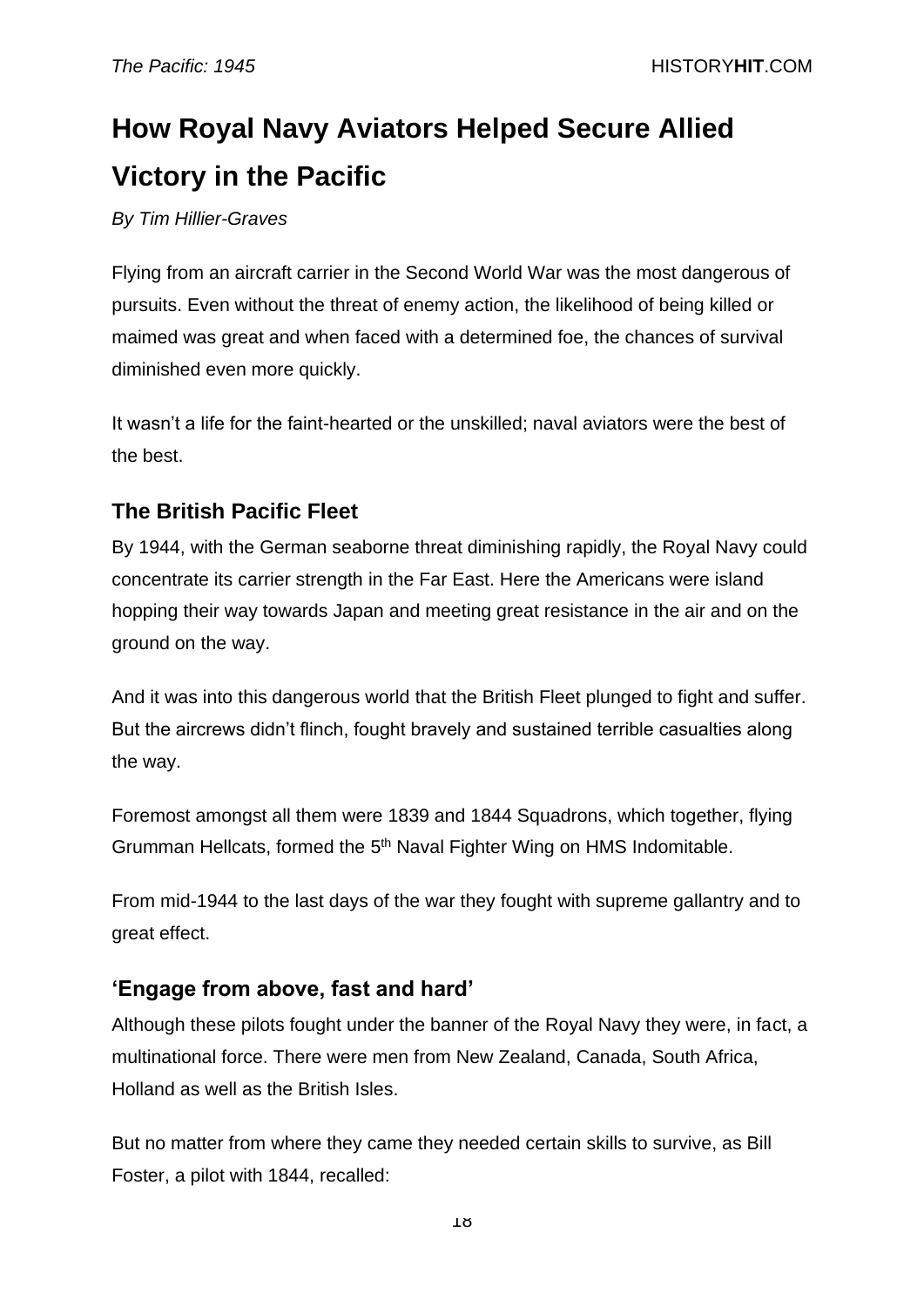*"Experience, good eyesight and quick reactions mattered a great deal. The novice saw little in the air and took time to see what was happening around them. When new to air fighting everything just seemed to happen too quickly.*

*Some never really acquired these skills no matter how hard they tried and were picked off before they knew what was happening. To others it came naturally and they prospered.*

*Our Commanding Officer, who was a very experienced fighter pilot by the time I arrived, constantly reminded us of the basic principles of air combat – engage from above, fast and hard, get in close, shoot accurately, aim for the pilot, and climb away quickly.*

#### **'The quick and the dead'**

*But in addition to this, you needed to know the capabilities of your aircraft and how far you could push it. Knowing the strengths and weaknesses of the enemy was also essential.*

*Flying fighters took a heavy toll on your body and there were no pressure suits then to protect you in high G turns. So being fit, avoiding late nights and alcohol were essential. For some this was a problem, especially in the cramped, noisy quarters on a carrier, where drink was readily available.*

*As your hours flying in combat added up so the risk of battle fatigue increased and, inevitably, you had to be taken off operations for your own good. Some managed to disguise the effects of creeping exhaustion and carry on flying when it had become unsafe to do so.*

*They were brave and didn't want to let anyone down, but it was still foolhardy to let them continue. I'm sure some were lost because of this.*

*The saying 'the quick and the dead`, though clichéd, held many grains of truth."*

For most of these men it took 18 months or so to reach a frontline squadron – such was the extent of their training. It was this programme that saw two thirds of them either failing to make the grade or being killed in accidents along the way.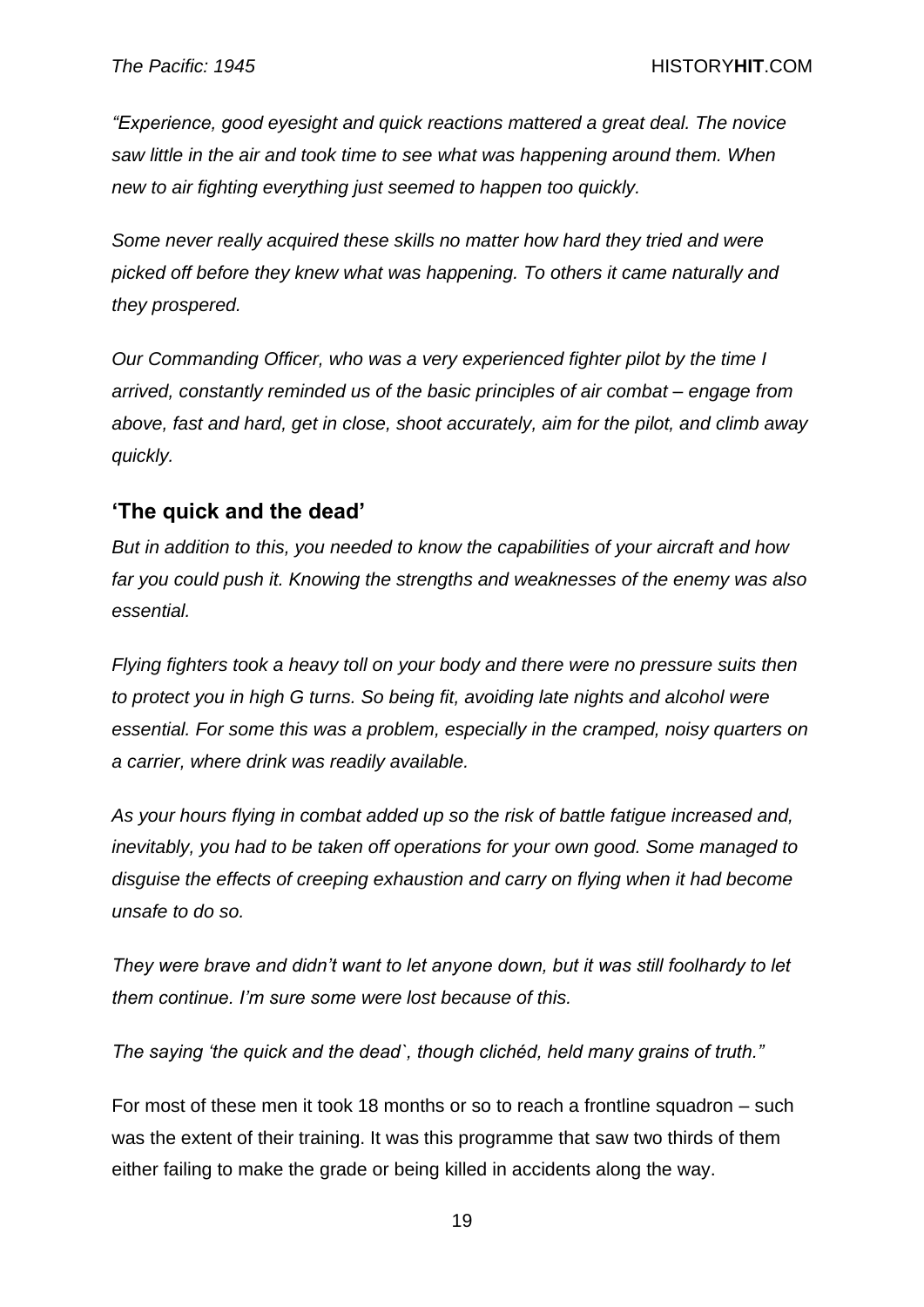The hazards of flying from carriers soon reduced their numbers even further – all this before they'd even engaged the enemy.

By the end of the war their casualty rates would exceed those incurred by the British Army during the Battle of the Somme in 1916, such was the price they paid for their bravery. Theirs was a cold, hard, brutal war and yet they didn't flinch.

#### **Elite aviators**

The 5<sup>th</sup> Fighter Wing faced all this and proved itself to be the finest exponents of this form of war, seeing action in all of the British Pacific Fleet battles in 1945.

Before that there had been some costly rehearsals against comparatively minor targets in the Indian Ocean, but in January the Fleet sailed to attack the strategically important oil refineries around Palembang, on Sumatra.

Over two strikes on 24 and 29 January they did considerable damage, but lost 41 aircraft (out of 244 available) and thirty aircrew in the process. In addition, many aircraft were damaged and nine men were also wounded.

It was a heavy price to pay, especially when the Fleet had only four fleet carriers at any one time and limited reserves to play with. The position with the United States Navy couldn't have been more different.

With their greater industrial muscle, they seemed able to produce new carriers and more aircraft at will, so could afford to take losses in the drive towards Japan. But this didn't deter the Royal Navy from participating fully even though it would be a war of diminishing returns and the loss of many good men.

Between January and August the  $5<sup>th</sup>$  Wing would be in the thick of the fighting as the BPF hit targets in the Sakishima Gunto Islands, on Formosa and, finally, Japan itself.

Initially, their aim was to subdue any efforts being made by the Japanese to reinforce Okinawa, which the Americans were seeking to take as a preliminary to invading the enemy's mainland.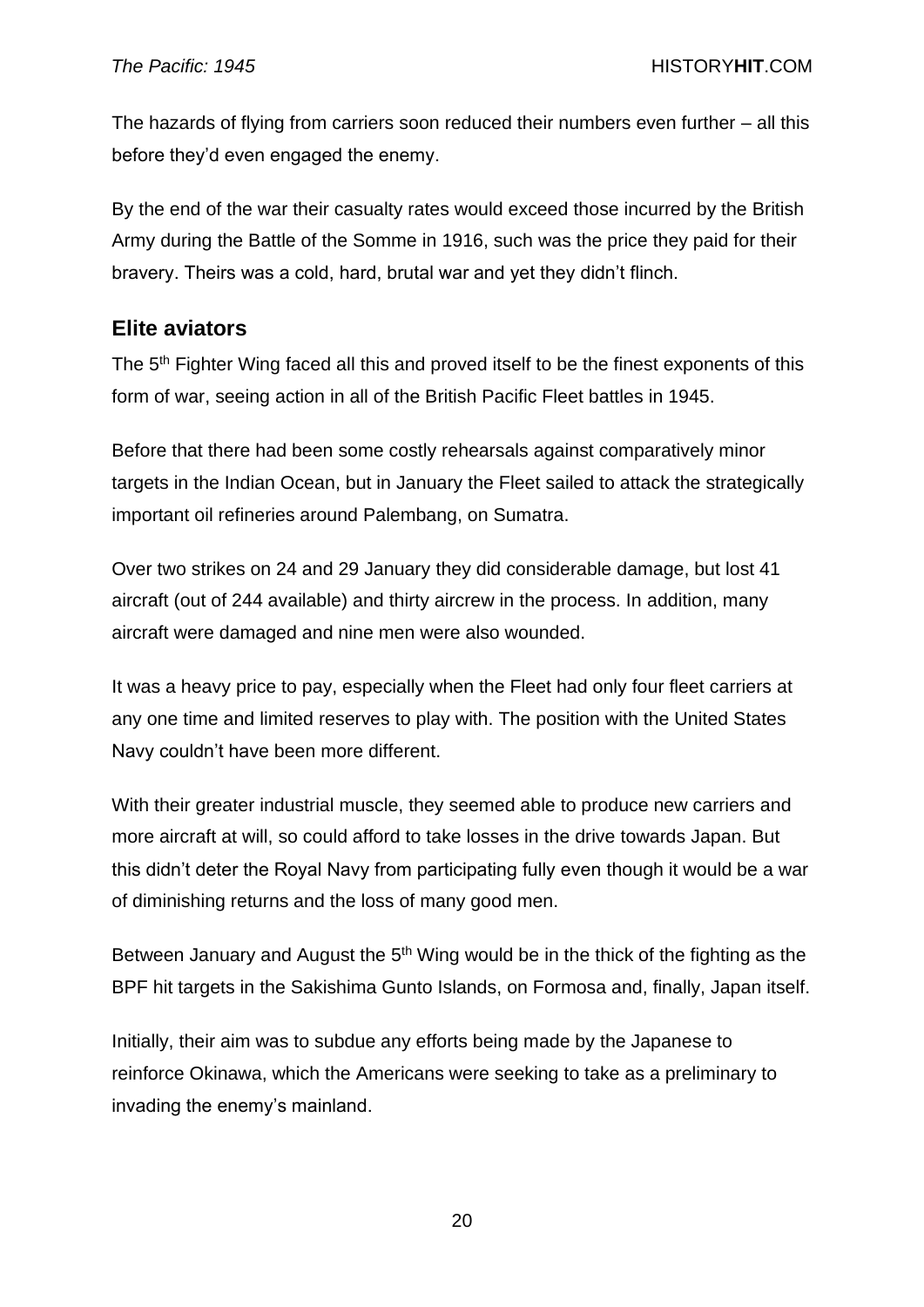And so the British Fleet began hammering away at airfields, port installations and anything of strategic importance between March and May.

But the losses in holding down a determined enemy were huge. 203 aircraft (98 in combat) were lost or written off from a complement of 218 and all the carriers were damaged by Kamikazes.

In all 85 Royal Navy personnel were killed and another 83 wounded, with an unrecorded number of aircrew suffering combat fatigue necessitating their removal from the front line.

Being in the forefront of these operations the  $5<sup>th</sup>$  couldn't avoid their share of casualties and their ranks were soon depleted, with an even heavier load falling on the survivors.

#### **Farewell to the Indomitable**

There was a brief respite in June as the Fleet sailed for Australia, its forward operating base, for essential repairs and replenishment. Within a month it again set sail for the front, with Japan now the sole remaining target.

HMS Indomitable wouldn't be part of these operations however; the ship needed longer in dock to keep her operational.

The bulk of the 5<sup>th</sup> Wing remained with her, but a small detachment of her Hellcats did proceed with the Fleet on HMS Formidable. 1839 and 1844 had a number of pilots who had become specialists in night fighting and photo reconnaissance. These were roles that the Commander-in-Chief believed would be essential in the coming battles.

And so it proved to be. In a matter of weeks these highly skilled pilots provided protection for both the British and American Fleets during the hours of darkness destroying many enemy aircraft in the process.

The PR pilots were even more successful frequently overflying Japan taking many of thousands of pictures that helped plan future strikes and, more importantly, an invasion that two atomic bombs made unnecessary.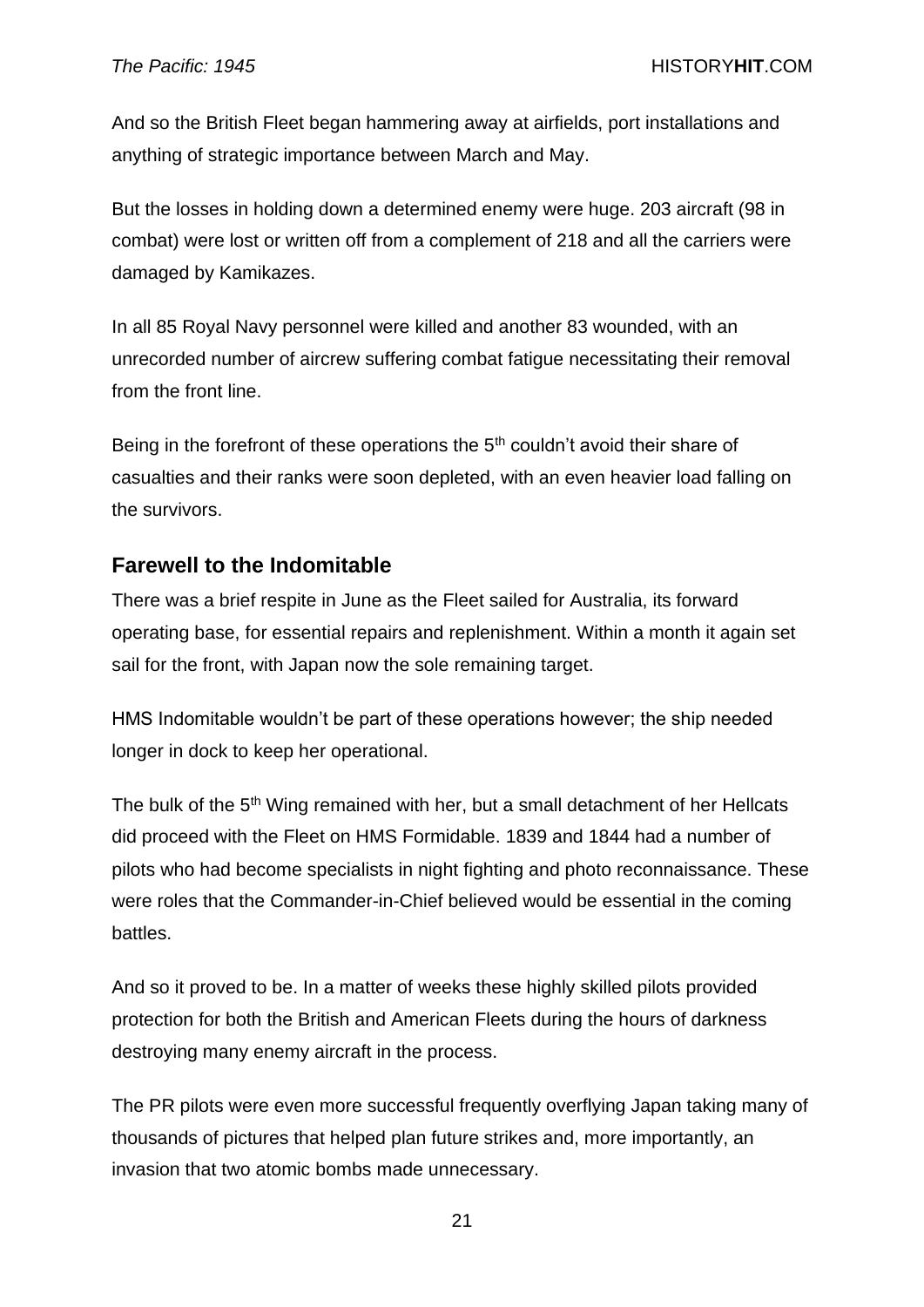#### **A remarkable generation**

And so the carrier war came to an end and within 12 months most of these gallant young men had been demobbed and were making their way home to begin their lives anew.

They were conscious of leaving behind many friends and their youth but faced peace as bravely as they had the war, but their thoughts often went back to those days and the trials they had faced.

I had the privilege of meeting many of the survivors, to hear their stories and never failed to marvel at their courage and ability to endure, but also their modesty and humility.

They were a remarkable generation whose passing diminishes us all. I hope in some small way 'Heaven High, Ocean Deep' (Tim's book) gives them with the fitting memorial they so deserve.

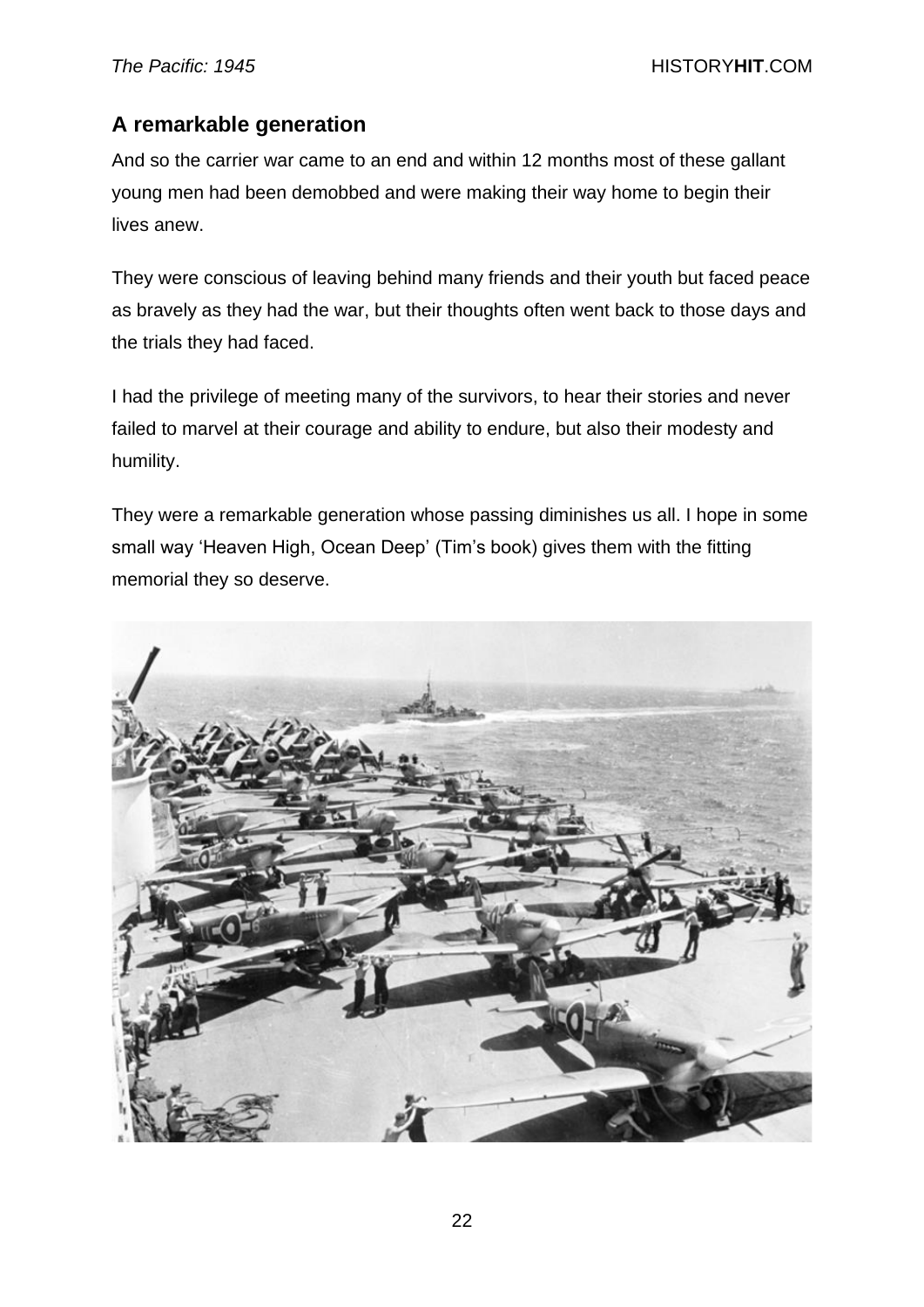# <span id="page-22-0"></span>**Why Did the US Drop Atomic Bombs on Hiroshima and Nagasaki?**

#### *By Harry Atkins*

The question of whether or not the United States was right to drop atomic bombs on the Japanese cities of Hiroshima and Nagasaki in August 1945 is surely among the 20th century's most enduring and divisive.

For many, the horrors inflicted by an atomic attack are so devastating and widespread that there will never be any justification. Others, however, will claim that war invariably demands unpalatable actions to bring about an end to conflict.

#### **The main reasons given**

To better understand whether atomic action was justified in 1945, we must first consider the likely motivations behind it. The main reason given for America's decision to take atomic action is that it was a way to conclude the war without suffering further losses (on the American side at least).

There are also those who see the attacks as retribution for Pearl Harbour and the many American lives lost in bloody warfare with Japan.

We might also consider the geopolitical impact that the Hiroshima and Nagasaki attacks had at a time when tensions were rising between the US and the Soviet Union. As a signal of American military might, the atomic attacks on Japan were undoubtedly emphatic, especially at a time when the Soviet Union lagged behind the US in the race for nuclear armament.

#### **The case for the attacks ending the war**

The most commonly expressed justification for the Hiroshima and Nagasaki bombings has been that they brought a halt to a war that would have otherwise claimed many more lives. It was believed that America's only alternative to an atomic assault was an invasion of Japan, which would have almost certainly involved the loss of thousands more US soldiers.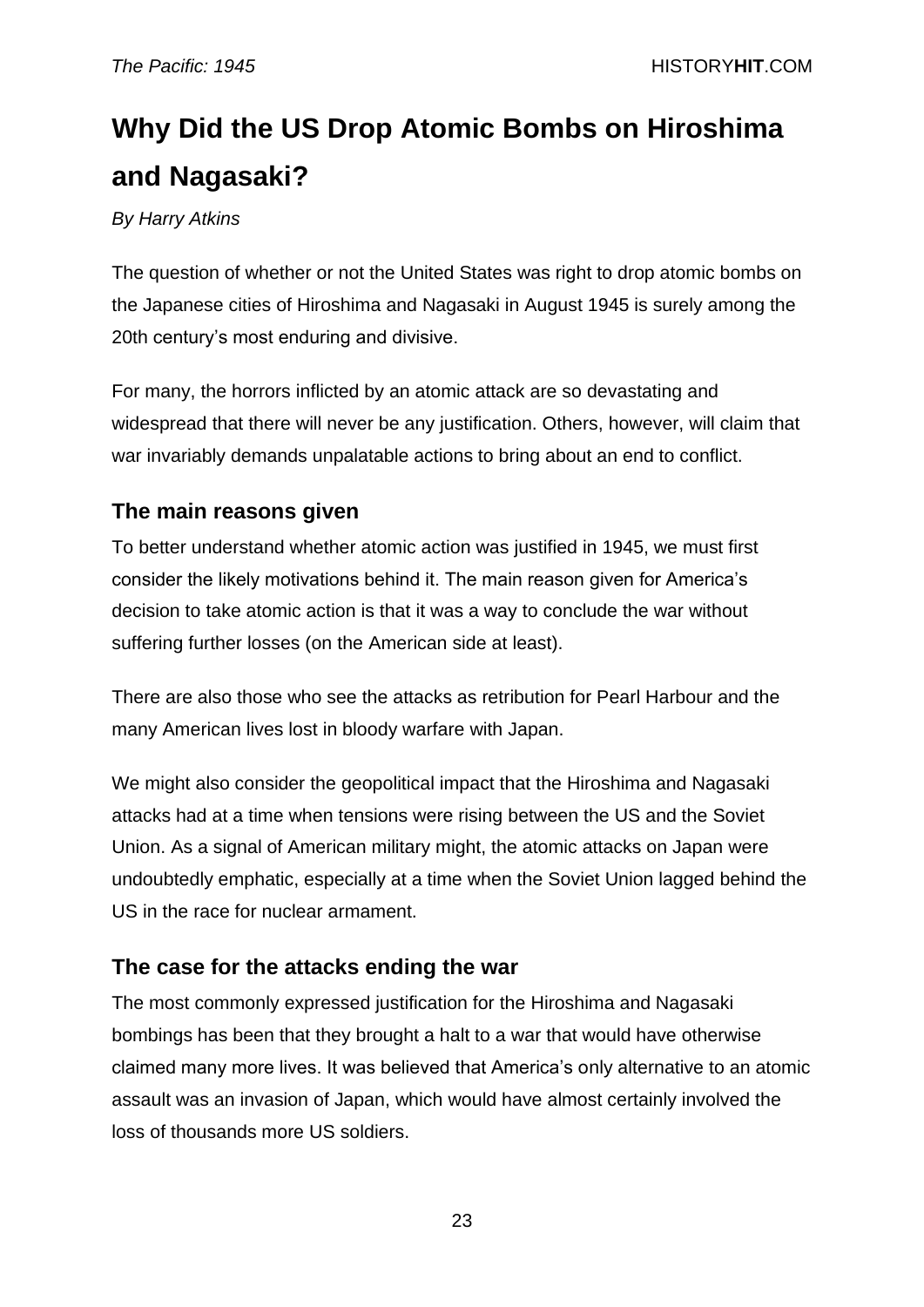The bombings, remember, followed a long period of conflict that had already seen 418,000 Americans killed. Recent battles with Japan at Iwo Jima and Okinawa had proved extremely costly for the US in terms of casualties and, despite Japan's weakened military position, there was a strong sense that the Japanese would not lay down without a bloody fight. The shock of Japanese kamikaze attacks had not helped this impression.

In such circumstances, the US decided that a significant Japanese death toll was a justified means to an end. Indeed, it would have been politically difficult for President Harry S. Truman to make any other decision.

Truman had assembled a committee, chaired by Secretary of War Henry Stimson, to consider the question of an atomic assault and there was a strong consensus that the bombs should be used; it was seen as a solution that would end the conflict without sacrificing further American lives.

#### **Criticism**

Critics of the decision, however, have pointed out that Japan was on the cusp of defeat anyway and that naval blockades and conventional bombing would have forced it to surrender without the need for such a devastating assault.

Even Stimson, Truman's secretary of war, has commented that "Japan had no allies; its navy was almost destroyed; its islands were under a naval blockade; and its cities were undergoing concentrated air attacks".

Some historians also suggest that the bombings weren't even the principle reason for Japan's eventual surrender, asserting instead that the Soviet Union's declaration of war on August 8 was the overriding factor.

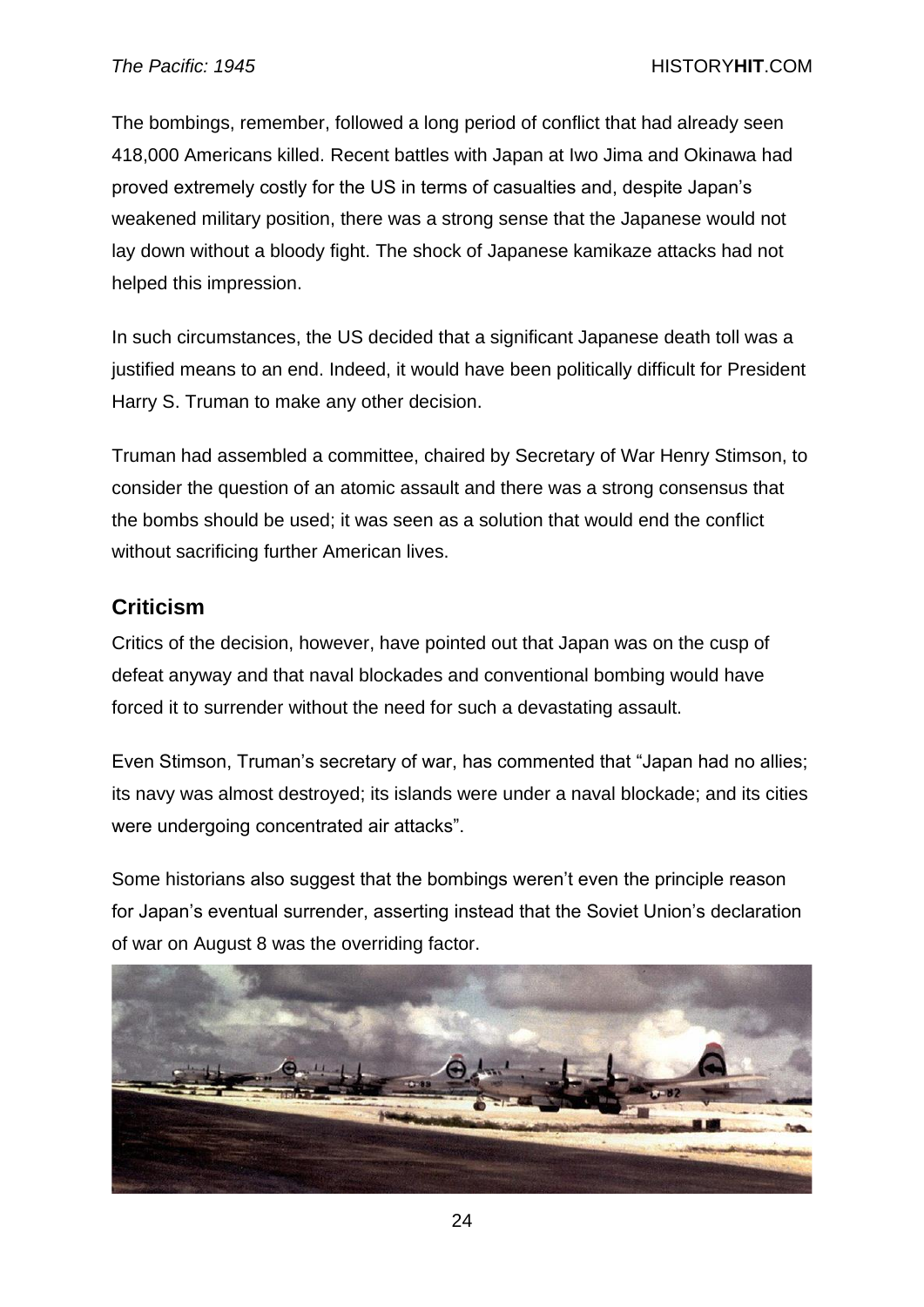### <span id="page-24-0"></span>**3 Stories from Survivors of Hiroshima**

#### *By Harry Atkins*

At 8.15 AM on 6 August 1945, Enola Gay, an American B-29 bomber, became the first airplane in history to drop an atomic bomb. The target was Hiroshima, a Japanese city that instantly became synonymous with the horrific consequences of nuclear warfare.

The nightmarish horror that descended on Hiroshima that morning was unlike anything the world had previously witnessed.

Between 60,000 and 80,000 people were killed instantly, including some who were effectively vanished by the extraordinary heat of the blast. Widespread radiation sickness ensured that the death toll was ultimately far higher than that – the number of people killed as a result of the Hiroshima bombing is estimated to be 135,000.

Those who survived were left with deep mental and physical scars and their recollections of that nightmarish day are, inevitably, deeply harrowing.

But, 75 years later, it's important that their stories are remembered. Since the bombings of Hiroshima and Nagasaki, the threat of nuclear war has never really gone away and the accounts of those who experienced its horrific reality are as vital as ever.

#### **Sunao Tsuboi**

The story of Sunao Tsoboi illustrates both Hiroshima's horrific legacy and the possibility of building a life in the aftermath of such a devastating event.

When the blast struck, Tsuboi, then a 20-year-old student, was walking to school. He'd declined a second breakfast at a student dining hall in case 'the young woman behind the counter would think him a glutton'. Everyone in the dining room was killed.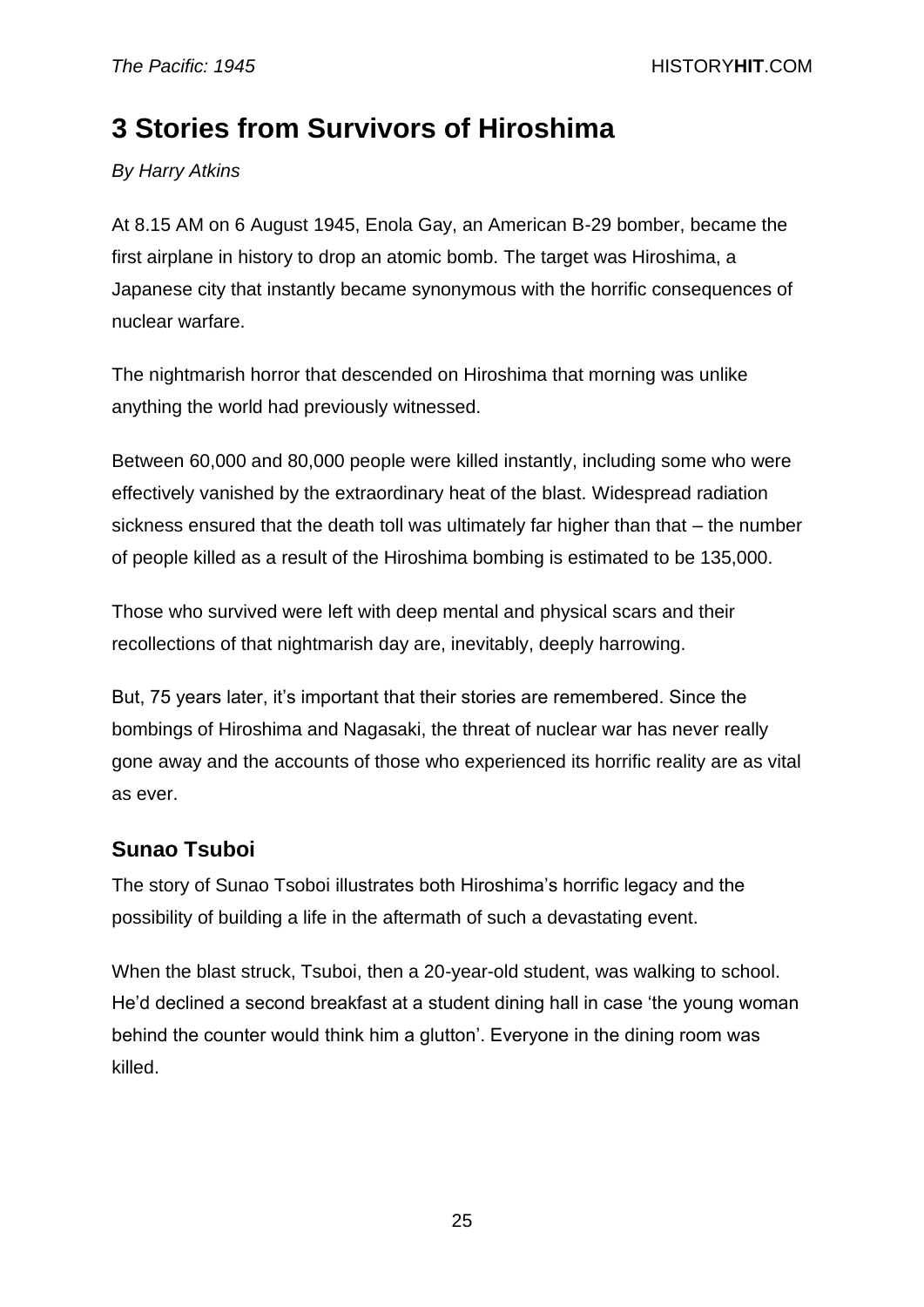He recalls a loud bang and being flung 10 feet through the air. When he regained consciousness Tsuboi was badly burned across most of his body and the sheer force of the blast had ripped his shirtsleeves and trouser legs off.

The account he gave to The Guardian in 2015, the  $70<sup>th</sup>$  anniversary of the attack, paints a chilling picture of the nightmarish scenes that confronted stunned survivors in the immediate aftermath of the blast.

"My arms were badly burned and there seemed to be something dripping from my fingertips… My back was incredibly painful, but I had no idea what had just happened. I assumed I had been close to a very large conventional bomb. I had no idea it was a nuclear bomb and that I'd been exposed to radiation. There was so much smoke in the air that you could barely see 100 metres ahead, but what I did see convinced me that I had entered a living hell on earth.

"There were people crying out for help, calling after members of their family. I saw a schoolgirl with her eye hanging out of its socket. People looked like ghosts, bleeding and trying to walk before collapsing. Some had lost limbs.

"There were charred bodies everywhere, including in the river. I looked down and saw a man clutching a hole in his stomach, trying to stop his organs from spilling out. The smell of burning flesh was overpowering."

Remarkably, at the age of 93, Tsuboi is still alive and able to recount his story. The physical toll that fateful day took on his body was significant – facial scars remain 70 years later and the protracted impact of radioactive exposure has led to him being hospitalised 11 times. He's survived two cancer diagnoses and been told three times that he was on the cusp of death.

And yet, Tsuboi has persevered through the persistent physical trauma of radioactive exposure, working as a teacher and campaigning against nuclear arms. In 2011 he was awarded the Kiyoshi Tanimoto peace prize.

#### **Eizo Nomura**

When the bomb hit, Eizo Nomura (1898–1982) was closer to the blast than any other survivor. A municipal employee working just 170 metres southwest of ground zero,

26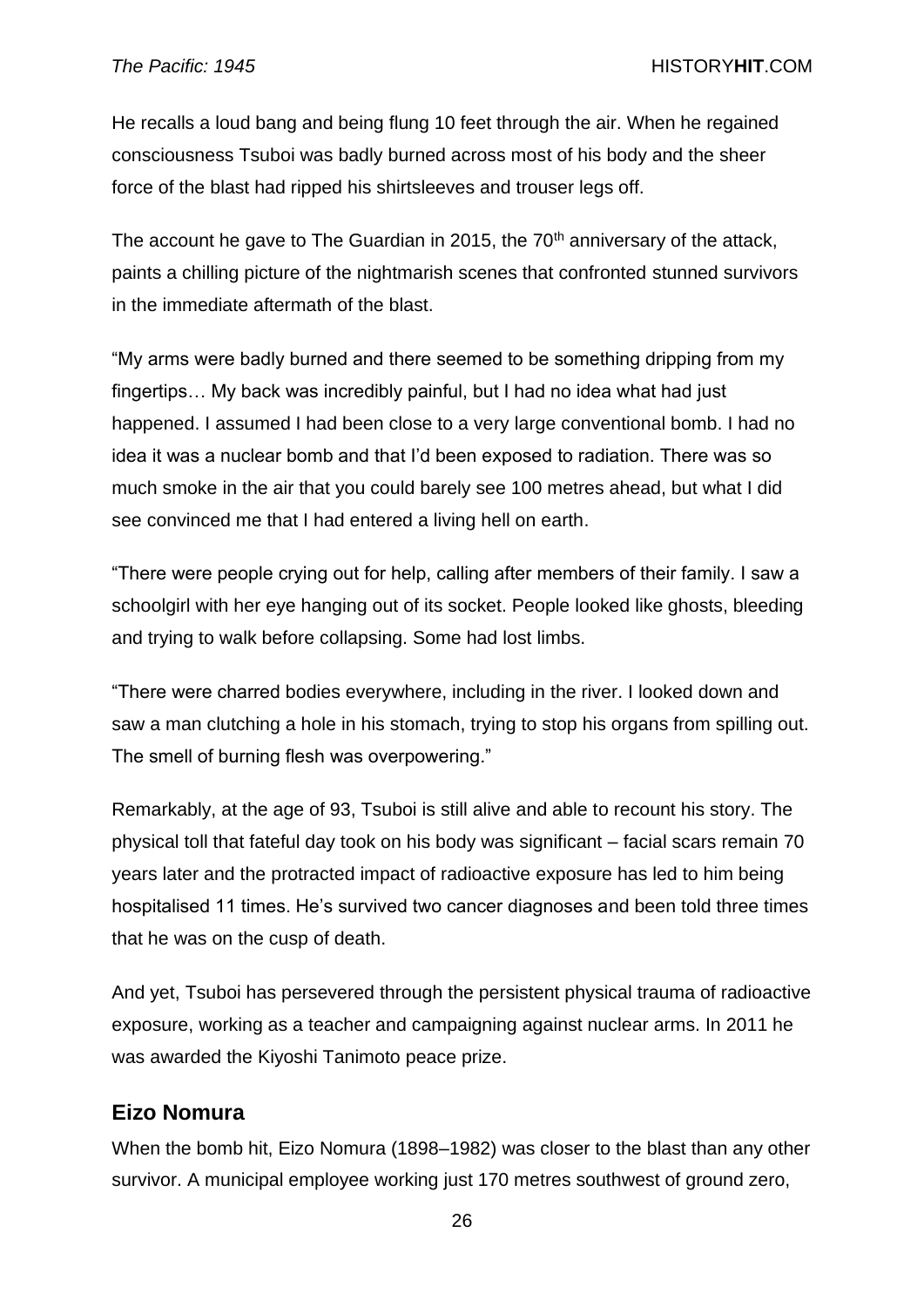Nomura happened to be looking for documents in the basement of his workplace, the Fuel Hall, when the bomb detonated. Everyone else in the building was killed.

At the age of 72, Nomura started writing a memoir, *Waga Omoide no Ki* (My Memories), which included a chapter, titled simply 'Atomic Bombing', that details his experiences on that awful day in 1945. The following excerpt describes the horrifying scenes that greeted Nomura as he emerged, through the flames, from his building.

*Outside, it was dark because of the black smoke. It was about as light as night with a half-moon. I hurried to the foot of Motoyasu Bridge. Right in the middle and on my side of the bridge I saw a naked man lying on his back.*

*Both arms and legs were extended toward the sky, trembling. Something round was burning under his left armpit. The other side of the bridge was obscured by smoke, and the flames were beginning to leap up."*

#### **Tsutomu Yamaguchi**

Tsutomu Yamaguchi (1916-2010) had the unfortunate distinction of being the world's only officially recognised double atomic bomb survivor.

In 1945, Yamaguchi was a 29-year-old naval engineer working for Mitsubishi Heavy Industries. On 6 August he was nearing the conclusion of a business trip to Hiroshima. It was his last day in the city, after three hard months working away from home he was about to return to his wife and son in his hometown, Nagasaki.

When the blast struck, Yamaguchi was on his way to Mitsubishi's shipyard ahead of his last day there. He recalls hearing the drone of an aircraft overhead, then spotting a B-29 flying over the city. He even witnessed the bomb's parachute assisted descent.

As it detonated – a moment Yamaguchi described as resembling "the lightning of a huge magnesium flare" – he flung himself into a ditch. The power of the shock wave was so ferocious that he was hurled from the ground into a nearby potato patch.

He recalled the immediate aftermath in an interview with The Times: "I think I fainted for a while. When I opened my eyes, everything was dark, and I couldn't see much. It